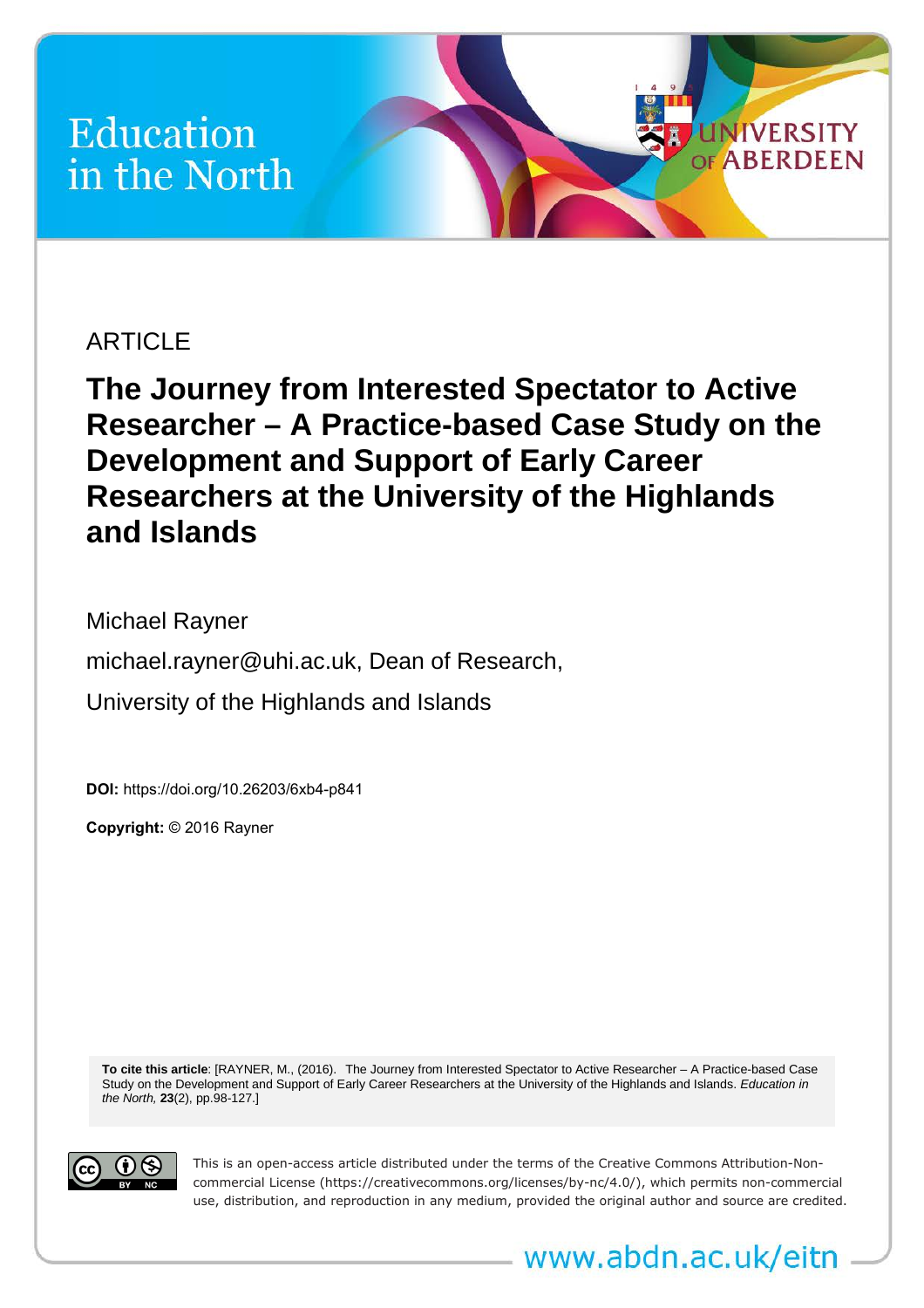# **The Journey from Interested Spectator to Active Researcher – A Practice-based Case Study on the Development and Support of Early Career Researchers at the University of the Highlands and Islands.**

Michael Rayner Dean of Research, University of the Highlands and Islands (Received May, 2016)

#### **Abstract**

Helping new colleagues make the transition from PhD studies to being a fully-fledged research active academic is increasingly challenging in UK Higher Education, not least in the present day when research-related grants from the Funding Councils and the Research Councils will only normally be released if linked to the work of established, 'Internationally Leading' or 'World Leading' (REF, 2014 a), research excellence. However, add to this the complexity of developing Early Career Researchers (ECR) in the context of a new university, in a widely disbursed geographic setting (largely remote and rural), which is arranged according to a federal model of governance and within a fully tertiary education setting – which thereby encompasses Further Education (FE) as well as Higher Education (HE) engagement – and the task becomes significantly more difficult. This is the challenge facing the development of ECRs at the University of the Highlands and Islands (UHI).

This paper presents a case study of the approaches that UHI has taken to the development of, and support for, ECRs, many aspects of which will find applicability in other HE contexts both in the United Kingdom and internationally. The approach is based on the hypothesis that ECR development can be enhanced and accelerated, and lead to more successful translation into long-term staff engagement with research, through coordinated, time-sensitive, and funded interventions that are managed and deliberate, as compared to bottom-up, organic staff engagement with research without such intervention.

**Keywords**: Early Career Researcher (ECR); rural; institutional strategy; research development; research support; academic development; sabbaticals; curriculum development; Research Excellence Framework (REF).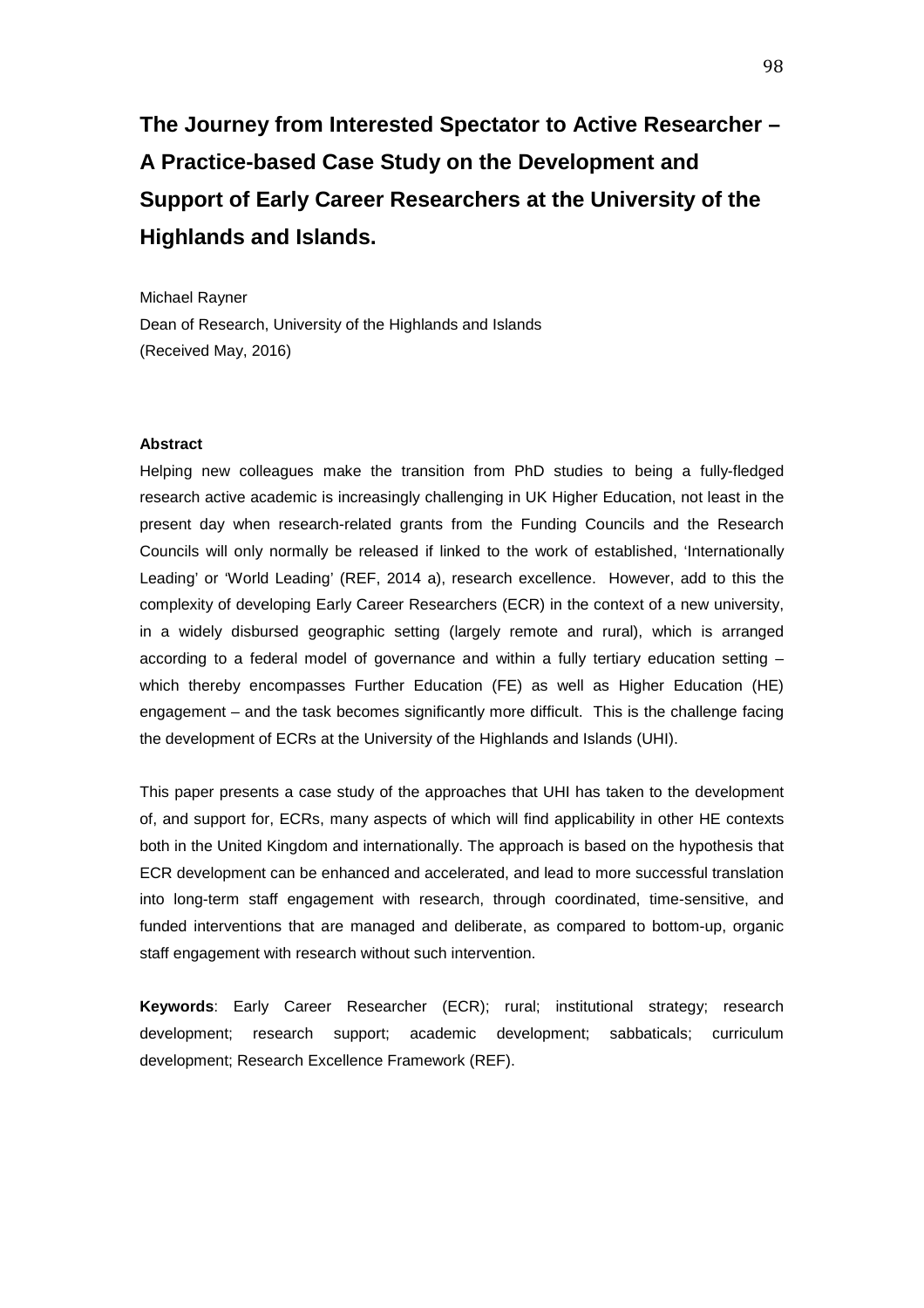# **Introduction**

Many challenges face post-doctoral students and other ECRs in the UK who wish to pursue an academic career in Higher Education and become independent researchers on an ongoing basis. In the current financial climate, it is extremely difficult for ECRs to access grant funding unless associated with established researchers and acknowledged research excellence projects. As such it is almost impossible for ECRs to obtain funding of their own to research new areas or topics of interest, even where highly relevant to societal needs (Bazeley, 2003). However, allied to the issue of scarce resources, students and staff at UHI who wish to become ECRs also require to contend with the complexity of working in a new university, which is based on a federal model of governance and which is spread over a widely dispersed geographic area that is largely remote and rural.

When UHI was initially established, the main focus was the development and delivery of HE taught curricula, with the development of research and research degrees being of secondary importance. However, as all universities in Scotland are required to engage in both teaching and research, it was understood that UHI required to achieve its research ambitions in order to be considered a fully-fledged university with an international reputation for research excellence.

A core component in achieving this vision was ensuring that lecturers and post-doctoral staff were encouraged and enabled to become ECRs in UHI's unique educational framework.

The research questions that set the context for this case study are:

- 1. How can Early Career Researcher (ECR) development that is relevant, novel, and effective, be developed and delivered in a largely remote and rural setting?
- 2. What lessons from this can be translated beneficially into other Higher Education Institution (HEI) contexts?

The purpose of this paper is to outline the measures taken to overcome the obstacles presented; to evaluate the effectiveness of the approaches adopted and the initiatives undertaken; and to determine the relevance of the lessons learned for other HEIs.

# **Literature**

The area of study covered by this paper is a highly important but relatively under-researched aspect of Higher Education in the UK. It is of particular interest at UHI where the vision has been to help ECRs develop from the earliest stages of engagement with research (i.e. from the stage of them 'thinking' about engaging) to become confident as researchers [\(Åkerlind,](https://www.researchgate.net/profile/Gerlese_Akerlind) 2008). However, [Åkerlind](https://www.researchgate.net/profile/Gerlese_Akerlind) somewhat limits her research to academic staff who possess PhD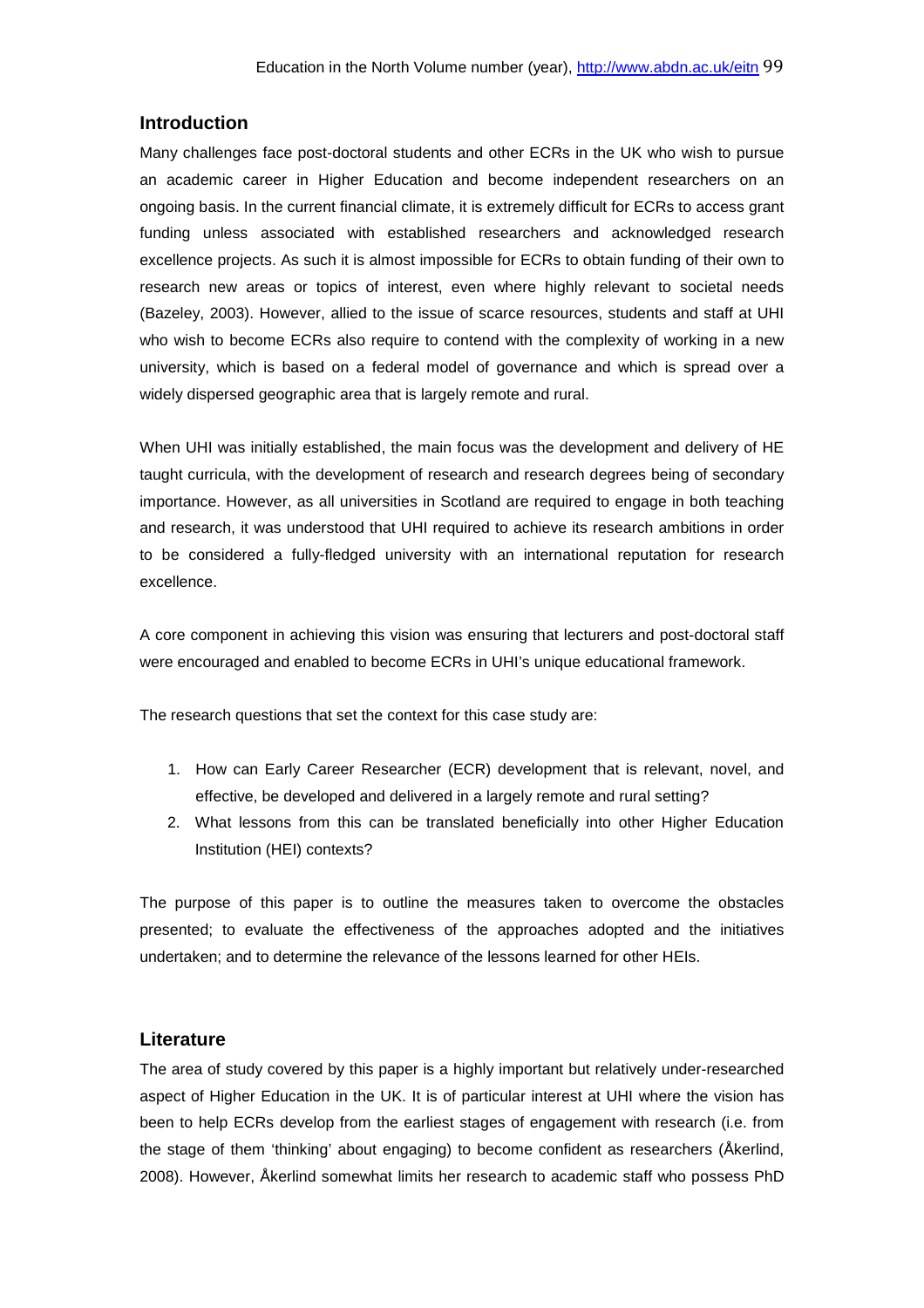qualifications and are transitioning into posts where research is integral to their roles, which is not necessarily the case in the UHI context. It is recognised that researchers learn their craft largely through praxis (Armstrong, 2001), but the difficulty faced by UHI has not been that individuals do not learn by experience, rather that the opportunity to engage with research has not always been available to them. Early pioneering research in the general area of academic development was conducted by a number of writers including Dalton *et al* (1977), Kolb (1984), and Pratt *et al* (1999), and this has been developed relatively slowly but carefully over time, with contributions from writers such as Brew (2001), McDonald (2003), Bowden *et al* (2005), Gordon (2005), and Tynan and Garbett (2007), the latter of which identifies the benefit of engaging in collaborative research to the development of female ECRs. While accepting that collaborations of female academics is helpful in order for them to gain a foothold on the academic ladder, this approach to research development is equally applicable to ECRs (and indeed more established researchers) of either gender.

However, the approach taken by UHI to the development of ECRs has been reinforced and enhanced more recently by reflecting on the deconstructed researcher development model presented by Evans (2012), which emphasises the need for research development to be viewed by research leaders in a practical but holistic way, by taking due cognizance of the component parts that underpin its effectiveness. Of particular interest in the context of UHI is the work of Brotherton (1998), and Cunningham and Doncaster (2002), in respect of the development of a research culture in the FE sector. This addresses an issue that is currently of growing interest in post-school-level education in Scotland, in terms of the role that the FE sector has to play in both the delivery of its own range of courses and programmes and its engagement with the research agenda. This is precisely the context within which UHI operates.

A highly interesting and relevant study, which has many helpful contributions when seeking to understand the translation from PhD study to fully independent research as an academic, was presented by Laudel and Gläser (2008). However this study, by definition, focused on a sample of ECRs who all possessed a PhD having gone through a guided process involving a mentor and hence their contribution is not considered to be that of "an independent scientist" (Laudel and Gläser, 2008, p. 396). As such their study only partially addresses the complexity of the UHI situation as not all staff progress to ECR status via the PhD route, although they all face the same difficulties of time constraints to conduct research, they have often come from a predominately FE-based teaching background and are more mature in age at the outset of the engagement, albeit this demographic has been changing in more recent years as a result of new appointments to posts at UHI.

A common issue being faced by all ECRs though, is that of the difficulty in securing access to grant funding to support their research, which is an issue not restricted to UK Higher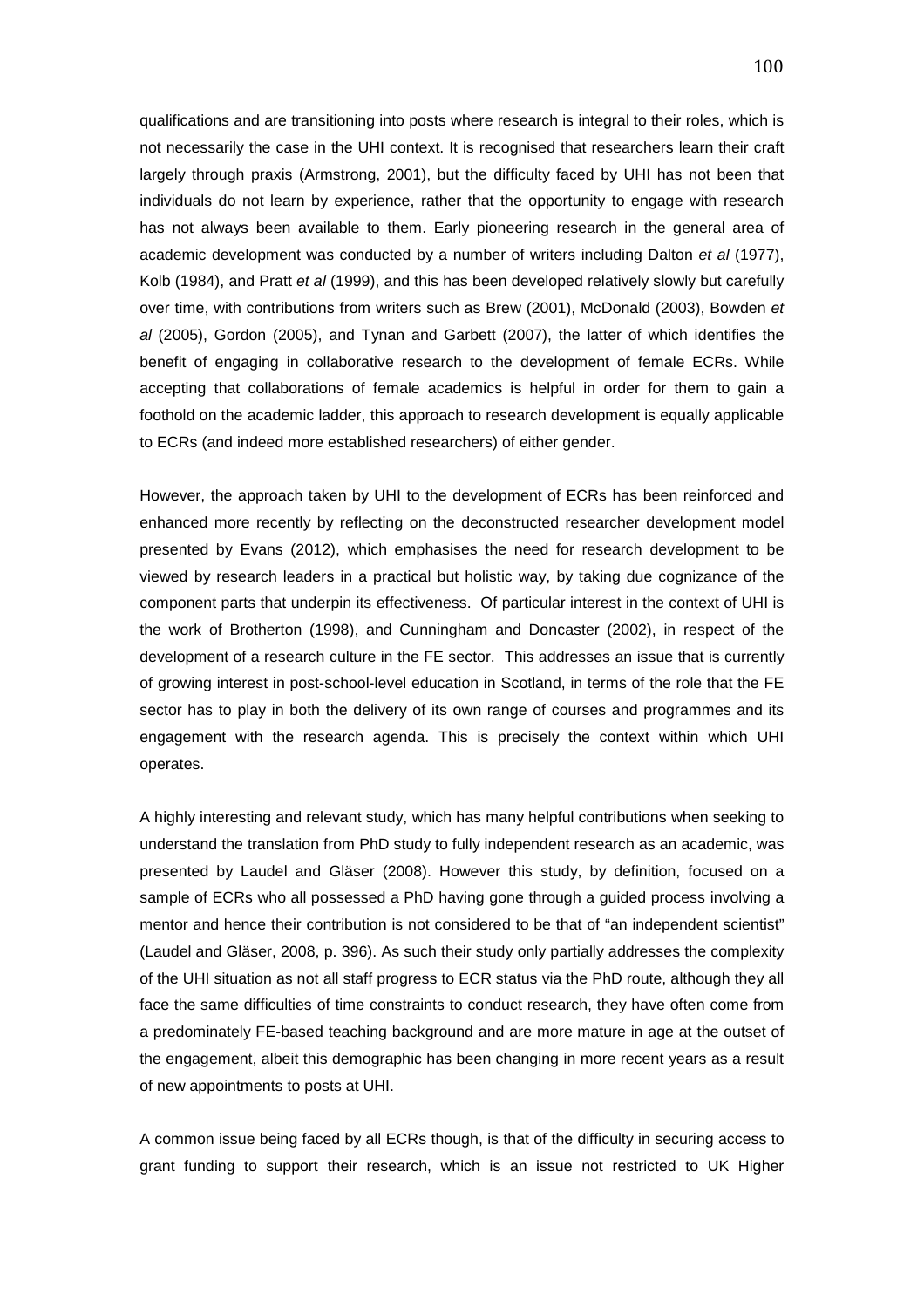Education but has been evident in a number of countries, not least as shown in the work of Bazeley (2003) on the challenges facing ECRs in Australia in the early 2000s, the findings from which resonate with UK HE funding today.

A more recent publication by Cantwell and Mathies (2012) has provided one of the few longitudinal studies in respect of the ways universities (in this case universities in the USA) invest in and seek to develop academic research capacity over time, albeit with an emphasis on economic considerations relating to Research and Development contributing to national economic success, and covering a range of strategies for 'growth' beyond the development of ECRs. The study covered the period 1990-2005 and incorporated data from 375 US-based universities.

There is a growing interest in research in the area, and this paper seeks to add to the slowly expanding body of literature through a practical contribution in the form of this case study presentation and analysis.

# **Background and context**

The University of the Highlands and Islands is unique in the UK and is the only Higher Education Institution that has its core base in the Highlands and Islands of Scotland. The University comprises a federal structure of 13 Academic Partners spread across the entirety of the Highlands and Islands area, together with an Executive Office based in Inverness (UHI, 2016 a) (Figure 1). This means that



*Figure 1: UHI Academic Partnership Map data: © 2016 GeoBasis-DE/BKG (© 2009), Google*

the UHI campus equates to approximately  $1/6<sup>th</sup>$  the land mass of the United Kingdom (a little over half the landmass of Scotland), but with a population of only 466,112 (HIE, 2014).

Prior to the existence of UHI, any person from the region who wished to undertake university level study had to leave their home area in order to do so. This situation changed to an extent with the onset of the Open University, but there remained an inherent need and desire from within the region's communities for a university to be based in the Highlands and Islands. In 1991, a study was commissioned by the Highlands and Islands Development Board to report on the best way forward for the creation of a University of the Highlands and Islands. The report published in 1992 (reproduced in Hills and Lingard, 2004, p.239-254) presented the scope and opportunity for a federal, collegiate university based on existing Further Education colleges in the region, and this provided the genesis of the present UHI structure. As such UHI encompasses all forms of post-school educational provision in a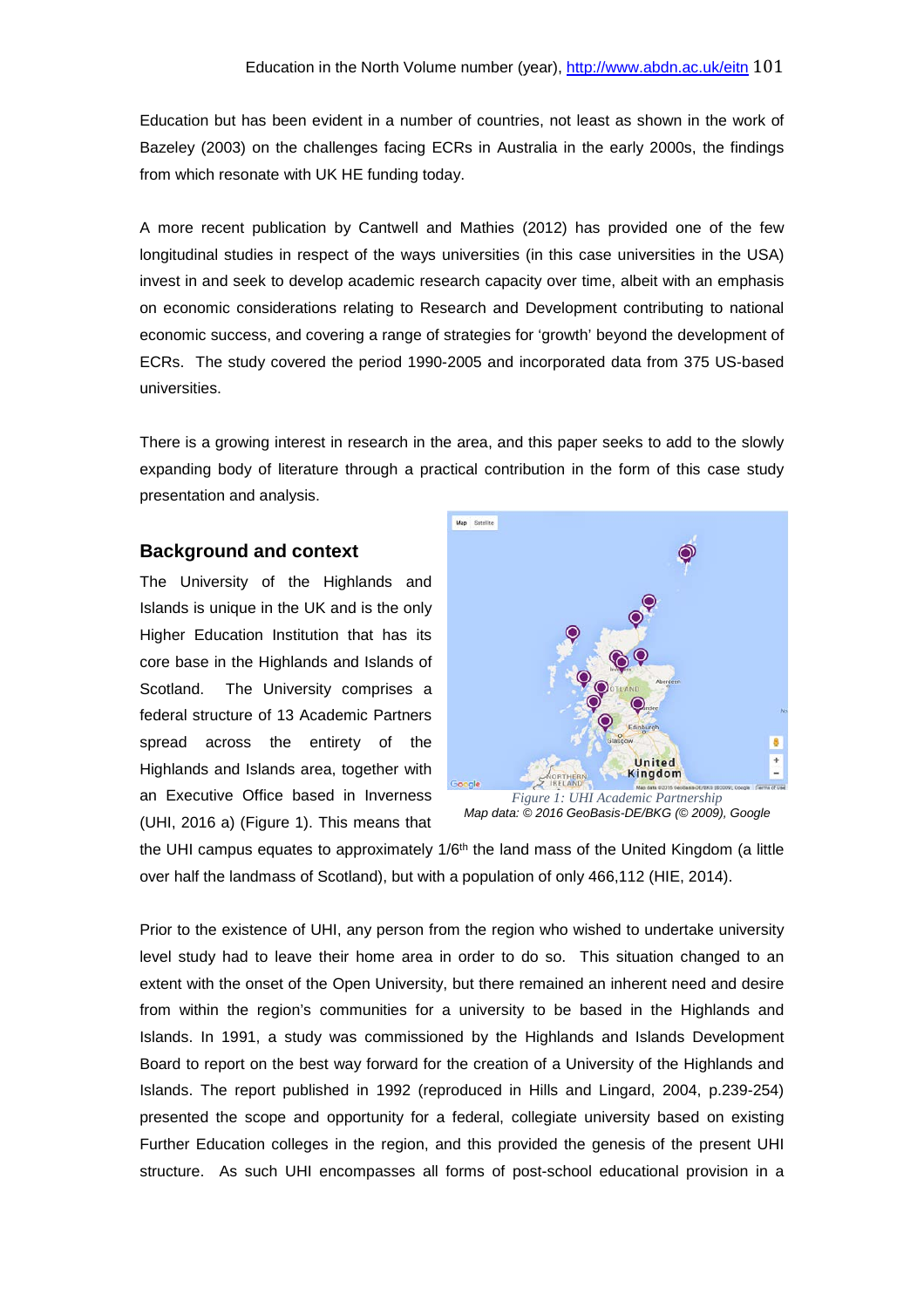tertiary model that covers FE and HE activity. The UHI Millennium Institute (as UHI was originally named) was established in 2001 with full University Title and status being awarded in February 2011 as the University of the Highlands and Islands. UHI is now seeking its own research degree awarding powers (rDAP) with the support of its three sponsor universities Aberdeen, Strathclyde and Glasgow.

# **Methodology**

The research questions are addressed primarily in the form of a longitudinal case study of the development of ECR support at UHI, based on ongoing action-based research, which incorporates qualitative and quantitative examination and evaluation of the effectiveness of the approaches taken and initiatives introduced.

The data for this study have been collected from a range of formal and informal engagements. Information has been derived from historical review of UHI archived records, analysis of and reflection on existing data sets, practise based action research and semi structured interviews, records of committee meetings and survey data collection and analysis. All data collected and used have either been publicly available or used with permission. It is acknowledged that prior to 2010, some data sets were incomplete and limited in range and scope. However, these still provide sufficient information in aggregate to allow conclusions to be drawn. Since 2010, data have been collected in a more comprehensive manner, thus providing accurate statistics for many of the initiatives introduced. Opinions of ECRs and prospective ECRs were gathered via a number of means including: personal development and training needs reports; responses to staff surveys; records of relevant UHI committee meetings; applications for research-related travel funding; engagement with the mentoring and sabbatical schemes; and workshops at staff development conferences.

The article is presented in broadly time-sequenced format over an 8-year period, from 2008 until the present. It should be noted that the identification and implementation of new initiatives for the development of ECRs at UHI remains an ongoing priority. This study concludes with a summary of observations and recommendations for translating relevant approaches and practices into other HE and FE contexts in the UK and internationally.

# **Impact and effectiveness of ECR initiatives**

The range of issues facing ECR development at UHI necessitated a variety of approaches to address the challenges. The main initiatives implemented by the University are detailed below and are presented in broadly time sequenced format:

#### **2008/09 Seedcorn funding**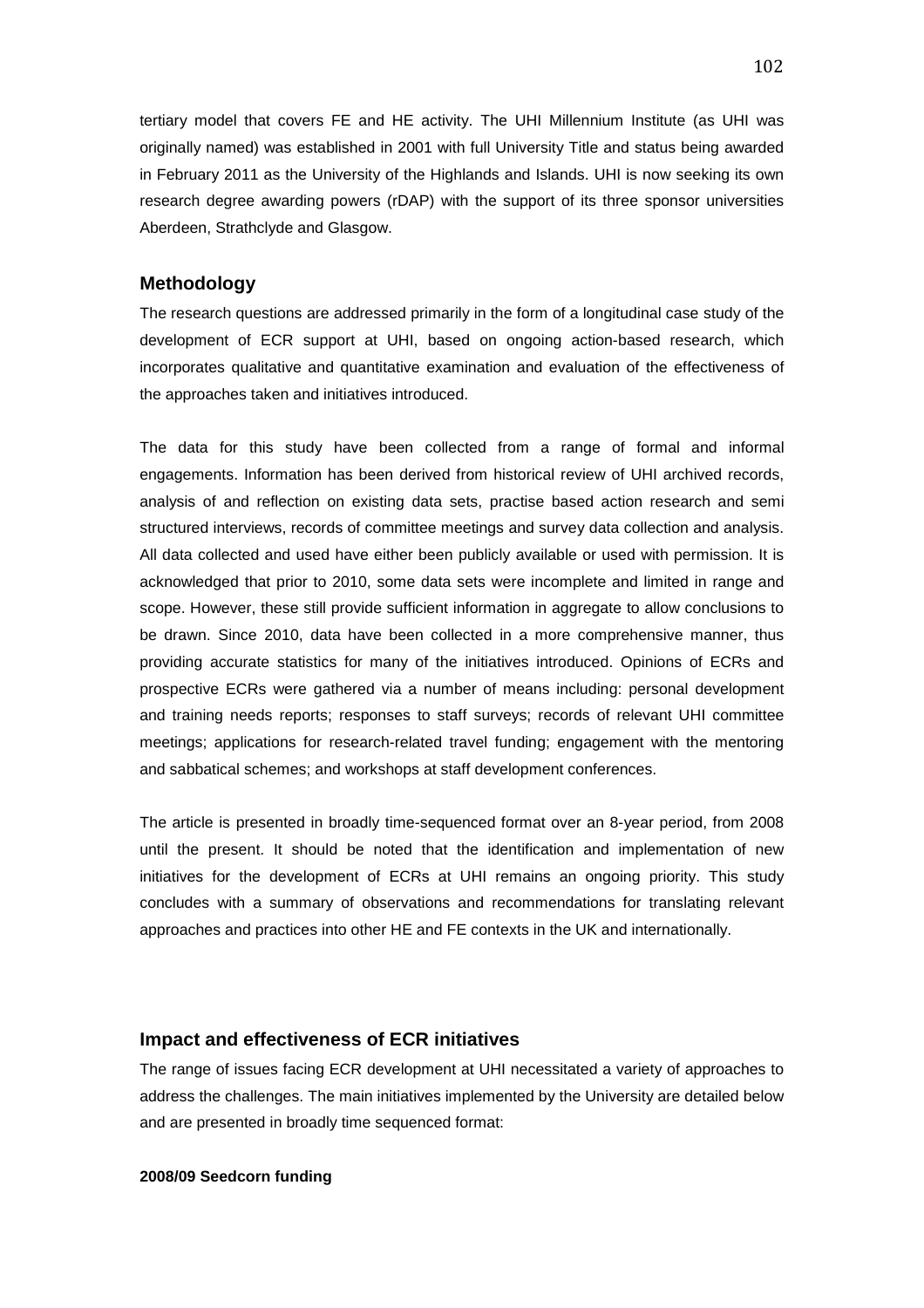Seedcorn funding was the first substantial intervention aimed at developing and extending an appropriate research culture within and across the institution (Pratt *et al*, 1999). Under the scheme, which ran for approximately 3 years, Academic Partners who wished to engage in the scheme were provided with a budgetary allocation from central UHI resources, but they were also encouraged to contribute to the scheme themselves, primarily in the form of additional local budget resource and time remission for participants from some teaching responsibilities. Staff members within the participating Academic Partners would normally present their ideas for a small research project and these ideas would be assessed by a panel, with decisions then made on which proposals to support.



*Figure 2: UHI Seedcorn Funding Distribution in Academic Year 2008-094 (UHI a, unpublished)*

In 2008/09, 22 seedcorn grants totalling £50,000 were approved and were distributed to various research areas as indicated above in Figure 2. Additional funding totalling £27,300 was contributed by some of the participating Academic Partner organisations.

It was hoped and intended that this approach would help spark participants' interest in continuing their research engagement thereafter, and also that it would help to initiate the creation of a research culture from the bottom-up, which would grow organically as a result of the good and enjoyable experience of the early pioneers. However, the lack of data on ECRs inevitably meant that the University could not target the seedcorn funding towards specific projects but had to rely on staff presenting projects for approval.

Once the projects were selected to proceed, there was only limited advice and help available to the participants in actually developing their research ideas and conducting their projects,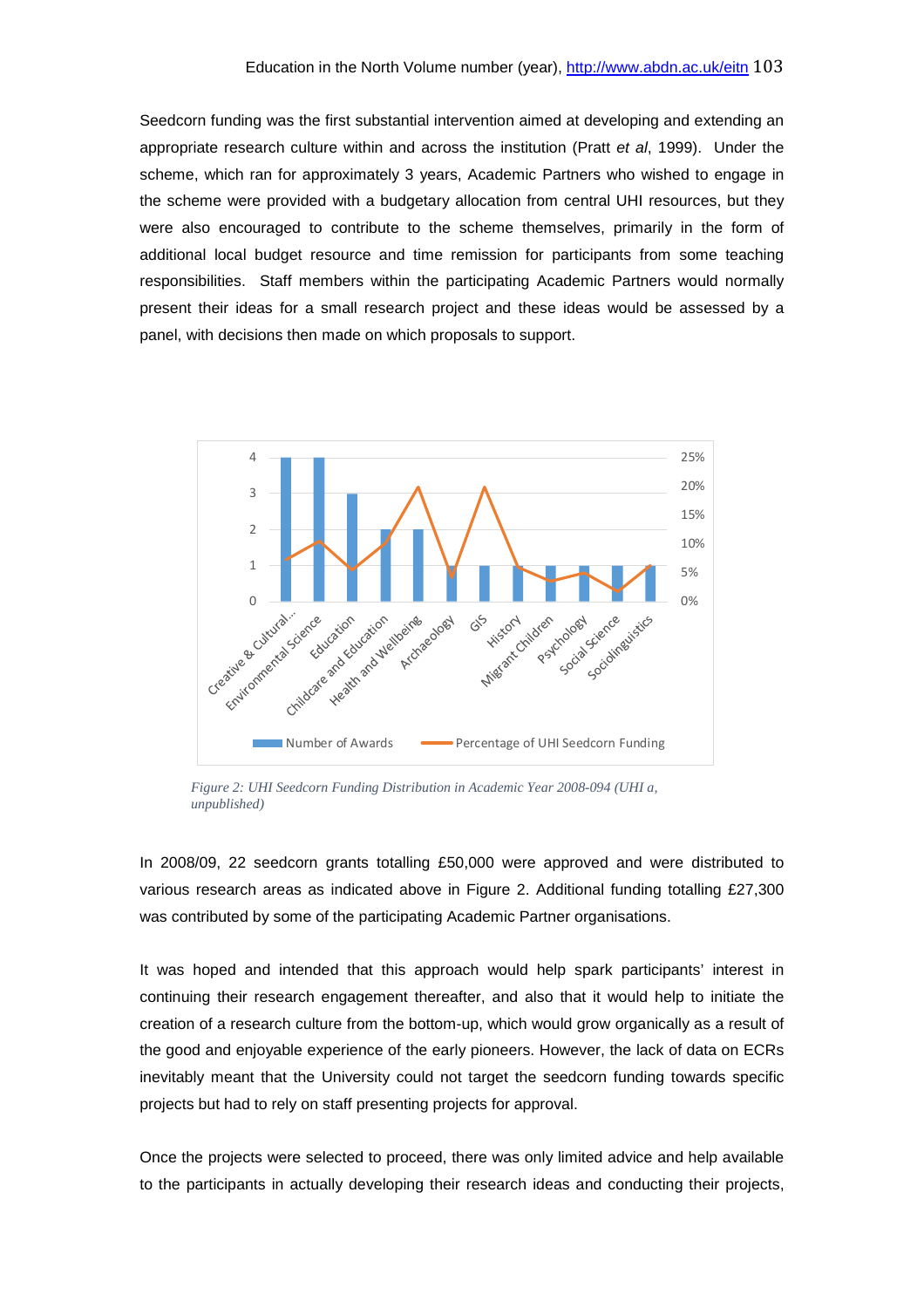which proved to be a serious flaw of the scheme and undermined its longer term effectiveness. Occasionally participants were able to support each other, but their projects and interests were diverse and so their research activities did not lead to the natural formation of a new tightly-knit community of ECRs within participating colleges. Furthermore, although a key intention of the scheme was to help develop research interest and engagement from newly research active staff, some of the resource was allocated instead to small scale pilot studies by existing researchers. In addition, only a relatively small number of Academic Partner colleges took part in the scheme at an institutional level. In view of this, the scheme can be regarded as having been only partially successful; although the scheme did break new ground for UHI and those staff who took part were able to develop a number of research skills, prepare and in some cases publish a research-based output (hence moving towards the 'colleague' stage in the 4 stages of an academic career model presented by Dalton *et al* (1977)), and be exposed to the broader world of advanced scholarship and research.

#### **2010 Biennial Staff/Student Research Conference**

An important development to encourage both practising researchers to continue their research activity and would-be researchers to become ECRs, was the introduction of a UHIwide Staff/ Student Research Conference, in 2010. It was designed to provide an opportunity for staff and postgraduate research students (PGRs) at any stage in their research journey to come together and to learn about the research interests and activities of other staff and students from across the whole University.

The conference attracted 158 registrations, including: 12 ECRs; 23 lecturers; 43 PGRs; and 37 research active staff (UHI, 2010).

All staff and students were able to participate in the conference on the same basis as existing research active staff, benefitting from a range of training and information sessions as well as networking opportunities. No conference fees were charged, and the cost of all accommodation and subsistence was met by the University. In addition, a contribution was made towards travel costs of staff wishing to attend from the Islands.

Highly positive feedback was secured from attendees through feedback forms and in subsequent discussions in forums such as the University's Research Practitioners' Group (RPG). (The RPG is one of the UHI's practitioner groups, which provides a forum for research active staff across the University to meet to discuss relevant issues and sector developments. It has become an actively engaged self-help community of researchers from which has emanated a number of the research-related developments introduced in the University.) This feedback noted the following as some of the key benefits for ECRs (and would-be ECRs) from the first conference (paraphrasing):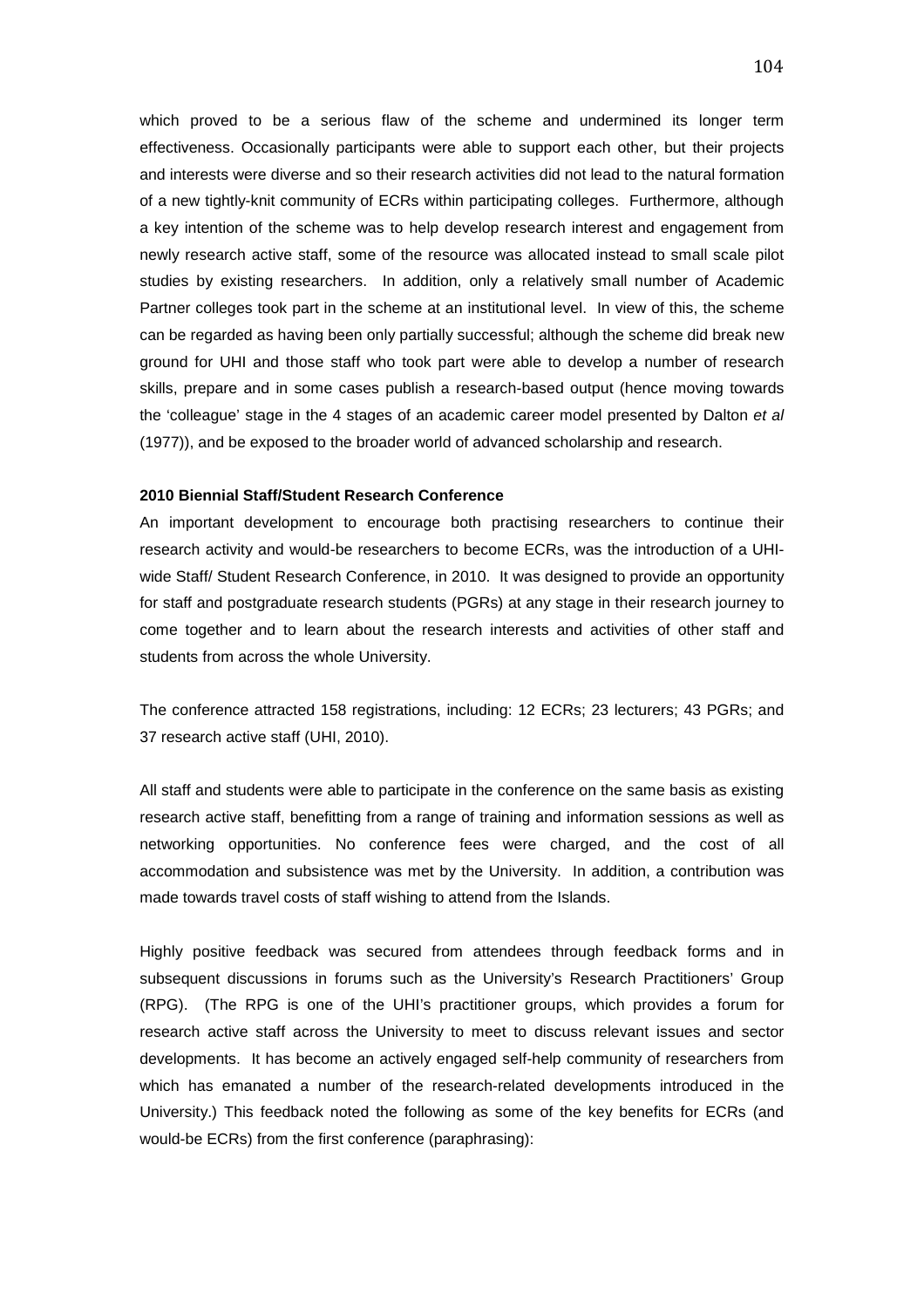- The opportunity to share and engage with more established researchers
- Excellent networking opportunity, and a good chance to get everyone together
- Positive encouragement to undertake research
- Encouragement to consider undertaking higher degree study
- Learning about the range of research across the University
- Excellent and relevant training

Due to the success of the event it was agreed to run the conference on a biennial basis, and therefore further conferences have taken place in 2012, 2014 and 2016. This was part of the University's deliberate plan to increase research capacity, which differs from Cantwell and Mathies' (2012) research in that UHI was primarily concerned with the development of the academic capacity and reputation of the University, with any economic benefits being an additional bonus rather than the primary factor.

The November 2016 conference attracted 209 registrations, including: 13 ECRs; 23 lecturers (who specifically state that they are interested in developing their own research); 49 PGRs (including 7 who are also lecturing staff); and 96 research active staff (including 2 formerly registered as lecturers in 2010). All those who registered as ECRs in 2016 are different individuals from 2014, and 2 of the ECRs from the 2010 conference now designate themselves research active, with a number of other former ECRs having moved to academic roles in other institutions. The figures demonstrate the growing importance of the conference to the research community at UHI and the growth and development of the University's research culture.

#### **2010 The UHI Graduate School**

In 2010, UHI extended the staffing and activities of its existing Graduate School Office into an overarching UHI Graduate School with responsibility for all aspects of PGR student life and for the support of the growing research supervisor community. In developing the Graduate School to provide training and networking opportunities for PGR students, it was able to extend its provisions to give would-be researchers and ECRs access to training that would help them develop their own research skills and competencies. In effect, this was unknowingly delivering an aspect of holistic researcher development that was described by Evans (2012). In addition, staff who had already secured a Doctorate or Research Master's degree, but who had not thereafter been able to undertake much personal research, were able to take courses to refresh their knowledge base and build confidence for re-engagement as active researchers [\(Åkerlind,](https://www.researchgate.net/profile/Gerlese_Akerlind) 2008). Furthermore, support was provided to enable ECRs who held their doctoral degree to grow their research degree supervisory skills, by linking them to more established researchers in supervisory teams.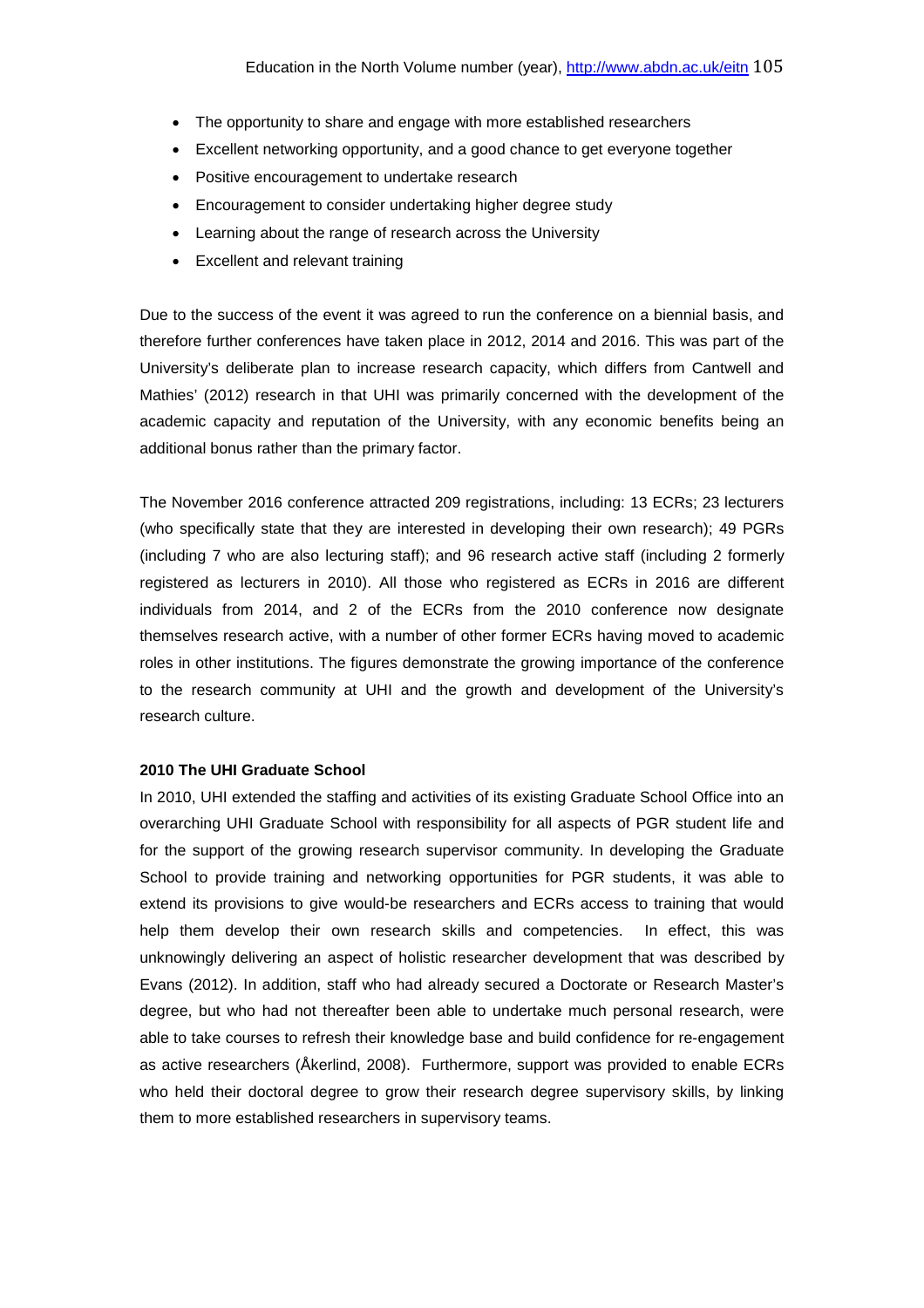# **2011 Research Staff Stocktake, and Introduction of a Research Information Management System**

Soon after the arrival of the Dean of Research in 2010, it was apparent that communications with research active staff and would-be researchers were piecemeal and relatively limited. This was mainly because there was no institution-wide HR system in operation, and the University's governance structure meant that staff were employed by their host academic partner and not by the 'University' *per-se*. Therefore, there was no consistent, current, or routinely updated list of research active staff or email addresses for them. In the light of this, the Dean undertook a UHI-wide stocktake survey of research interests in early 2011, and this revealed some stark information when put into the context of the 2014 Research Excellence Framework (REF) descriptions of research areas, as shown in Table 1:

| <b>UoA</b>     | <b>UoA (Unit of Assessment) Title</b>                | 1 <sup>st</sup> | 2 <sub>nd</sub> | Total 1st           |
|----------------|------------------------------------------------------|-----------------|-----------------|---------------------|
| <b>Number</b>  |                                                      | <b>Choice</b>   | <b>Choice</b>   | and 2 <sup>nd</sup> |
|                |                                                      | (head           | (head           | <b>Choices</b>      |
|                |                                                      | count)          | count)          |                     |
| $\overline{7}$ | Earth Systems and Environmental Sciences             | 61              | 10              | 71                  |
| 17             | Geography,<br>Environmental<br><b>Studies</b><br>and | 21              | 11              | 32                  |
|                | Archaeology                                          |                 |                 |                     |
| 28             | Modern Languages and Linguistics                     | 19              | $\overline{2}$  | 21                  |
| 33             | Theology and Religious Studies                       | 8               | $\overline{2}$  | 10                  |
| 30             | History                                              | 6               | 9               | 15                  |
| 27             | <b>Area Studies</b>                                  | 6               | $\overline{2}$  | 8                   |
| 20             | Law                                                  | 6               | $\mathbf{1}$    | $\overline{7}$      |
| 5              | <b>Biological Sciences</b>                           | 5               | 15              | 20                  |
| 34             | Art and Design: History, Practice and Theory         | 6               | $\overline{1}$  | $\overline{7}$      |
| 29             | English Language and Literature                      | $\overline{4}$  | $\overline{4}$  | 8                   |
| 25             | Education                                            | $\overline{3}$  | $\overline{5}$  | 8                   |
| 6              | Agriculture, Veterinary and Food Science             | 3               | $\overline{2}$  | 5                   |
| $\overline{2}$ | Public Health, Health Services and Primary           | 3               | 1               | 4                   |
|                | Care                                                 |                 |                 |                     |
| 23             | Sociology                                            | $\mathbf{1}$    | $\overline{4}$  | 5                   |
| 36             | Communications, Cultural and Media Studies,          | $\mathbf{1}$    | $\overline{2}$  | $\overline{3}$      |
|                | Library and Information Management                   |                 |                 |                     |
| $\overline{4}$ | Psychology, Psychiatry and Neuroscience              | $\mathbf{1}$    | $\overline{2}$  | 3                   |
| 9              | Physics                                              | $\mathbf{1}$    | $\mathbf{1}$    | $\overline{2}$      |
| 10             | <b>Mathematical Sciences</b>                         | $\mathbf{1}$    | $\overline{1}$  | $\overline{2}$      |
| 15             | <b>General Engineering</b>                           | $\overline{1}$  |                 | $\mathbf{1}$        |

*Table 1: Results of UHI REF survey (2011), showing the association of research interests of staff mapped onto REF 2014 Units of Assessment*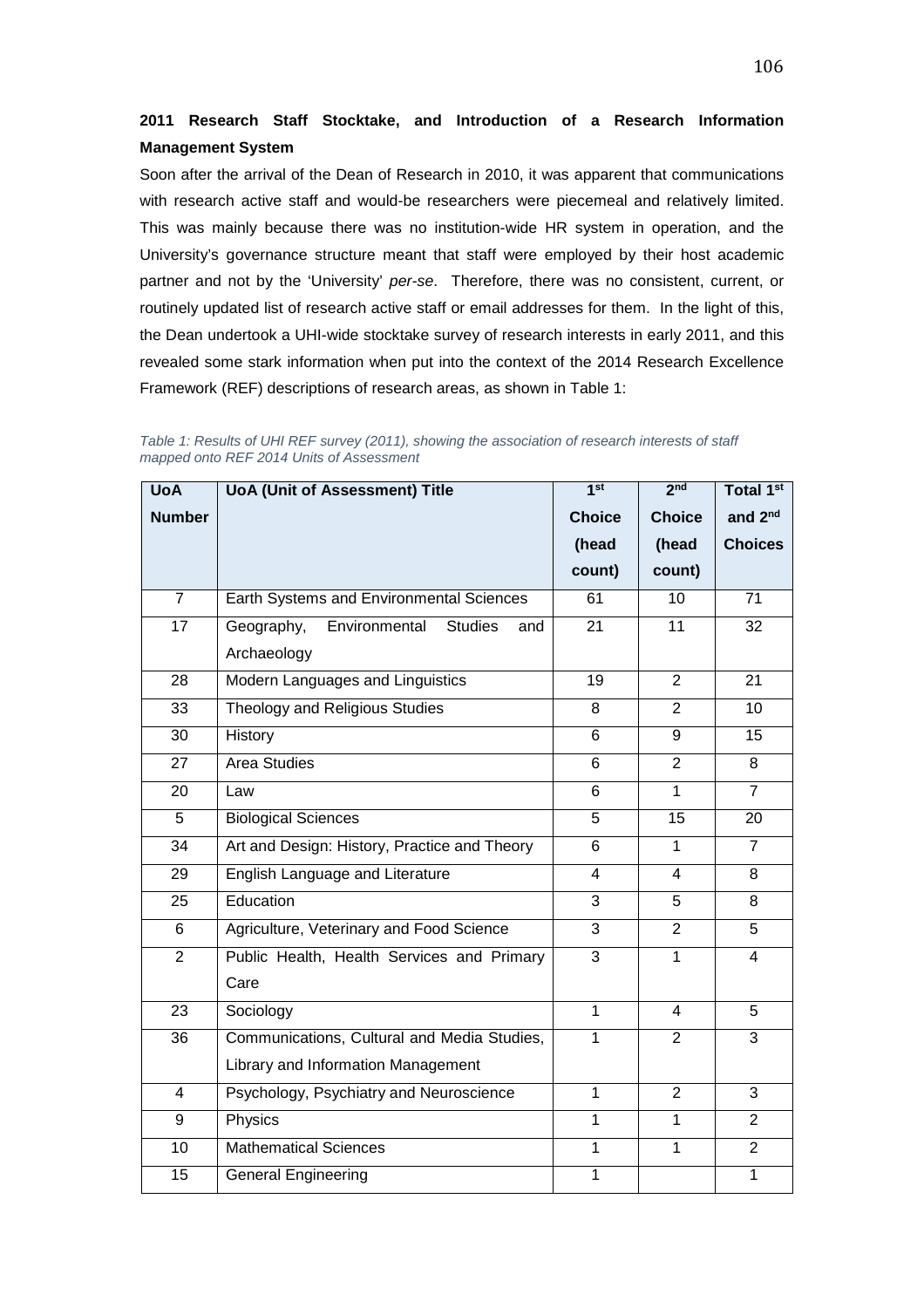| 35 | Music, Drama, Dance and Performing Arts      | 1   |    | 1 |
|----|----------------------------------------------|-----|----|---|
| 12 | Aeronautical, Mechanical, Chemical<br>and    | 1   |    | 1 |
|    | <b>Manufacturing Engineering</b>             |     |    |   |
| 8  | Chemistry                                    |     | 4  | 4 |
| 24 | Anthropology and Development Studies         |     | 3  | 3 |
| 32 | Philosophy                                   |     | 3  | 3 |
| 11 | <b>Computer Science and Informatics</b>      |     | 3  | 3 |
| 22 | Social Work and Social Policy                |     | 2  | 2 |
| 26 | Sport and Exercise Sciences, Leisure and     |     | 2  | 2 |
|    | Tourism                                      |     |    |   |
| 19 | <b>Business and Management Studies</b>       |     | 1  | 1 |
| 1  | <b>Clinical Medicine</b>                     |     | 1  | 1 |
| 16 | Architecture, Built Environment and Planning |     | 1  | 1 |
| 31 | Classics                                     |     | 1  | 1 |
| 14 | Civil and Construction Engineering           |     | 1  | 1 |
| 21 | <b>Politics and International Studies</b>    |     | 1  | 1 |
|    | <b>TOTALS</b>                                | 159 | 98 |   |
|    | Number of UoAs Covered (out of 36            | 21  | 30 |   |
|    | possible UoAs)                               |     |    |   |

While the survey revealed a widespread engagement with research at a notionally REFable level, many of the college-based staff's engagement was modest in scale and limited in terms of the number of outputs individuals had published since the 2008 Research Assessment Exercise (RAE). However, the survey indicated that pockets of research excellence had emerged in most of the FE-based colleges in a number of discipline areas, even though these tended to involve relatively low numbers of staff and the activity in most specific discipline areas was normally spread across 2 or more Academic Partners – although in the case of research allied to Unit of Assessment (UoA) 17, this involved 8 Academic Partners in respect of the  $1<sup>st</sup>$  choice association of 21 staff (see Table 1). In the light of this, the issue of sustainability was raised, noting that support for established researchers in such a context was challenging and this was exacerbated for ECRs.

On analysis of the data, and in discussion with senior colleagues and members of the RPG, the Dean made a case for aggregation of the wide spread of research effort into a reduced number of research areas, which would then be sufficiently large to enable research-related support (financial and other) to be made available in an effective and efficient way. This process led to the aggregation of virtually all staff who supplied information for the survey into 8 key discipline areas, with the intention of developing a REF submission from among those areas. The approach was also intended to facilitate the development of research in strategically important new areas for UHI, such as Creative Industries and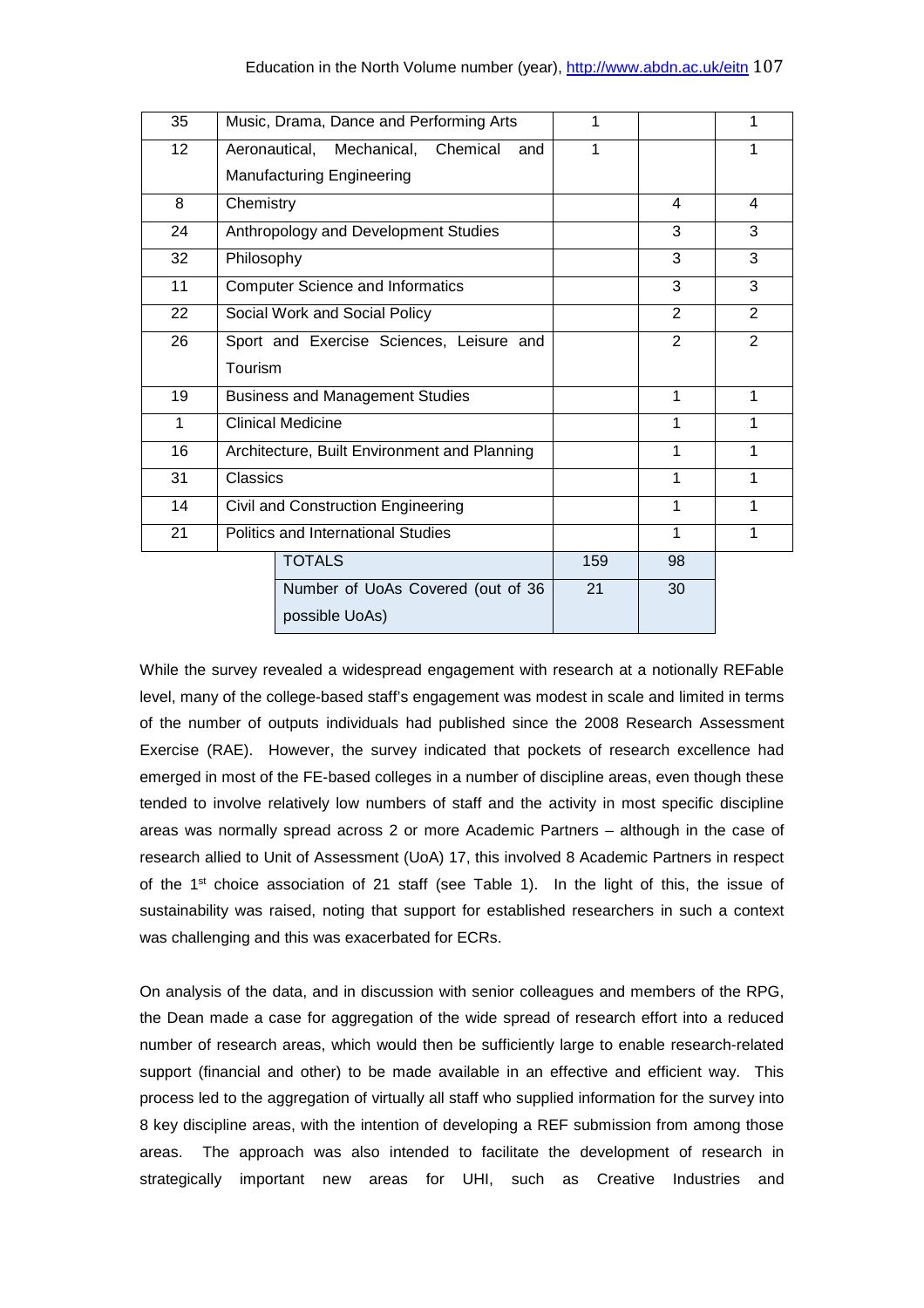Education/Pedagogy. This method proved to be highly effective as UHI's performance in the 2014 REF demonstrates (REF, 2014 b).

#### **2011 Research Information Management**

An important development in the provision of support for UHI's ECRs was the introduction of an institution-wide Research Information Management System (RIMS). The case for the RIMS was developed by the Dean and supported by the members of RPG in early 2011. Not only would this facilitate tracking of the research activity of staff at all levels but the system would also act as the institutional repository for research publications and PhD Theses. Following successful negotiation, and careful options appraisal, UHI procured the PURE system by Atira in 2011. (PURE was subsequently taken over by Elsevier in 2012). Thereafter, PURE was implemented across the entire Academic Partnership.

Once PURE was in place, communications with staff, and updating of relevant researcher personal information, was possible. In a sense, a community of researchers was then able to be identified clearly for the first time and kept up to date with a range of information and research-related opportunities, in real time. To this community, new and aspiring ECR colleagues could be added, and they were able to use the system to look for potential collaborators in relevant discipline areas both within and out-with UHI. They were also able to create a personal profile of their own research engagements, activities and outputs, which could be viewed by a worldwide audience of academics, businesses, and other interested parties.

The development was further enhanced by the updating of the University's research web pages, through specific additional investment, as a result of which ECRs could readily access information about the support available to them.

#### **2011 Mini-Sabbaticals Scheme**

Historically, UHI had operated a centrally funded sabbatical scheme as part of its staff development portfolio across the University. This had sufficient budgetary resource to enable several 6-months to 1-year-long sabbaticals to take place annually, both for research-oriented activities and for other staff development needs, such as programme and curriculum development. However, by 2011 the financial pressure on UHI's central budget was such that it was possible to support only 1 full-time sabbatical of 1-year duration.

In the light of this, and based on research conducted by the Dean of Research, which indicated that a number of UHI colleagues would not be able to be submitted to the REF because of a lack of quantity (not quality) of research outputs, the Dean developed a proposal to introduce a targeted mini-sabbaticals scheme. This would allow researchers to access funding of up to £5k each to support mini-sabbatical leaves of between 2 – 3 months, either to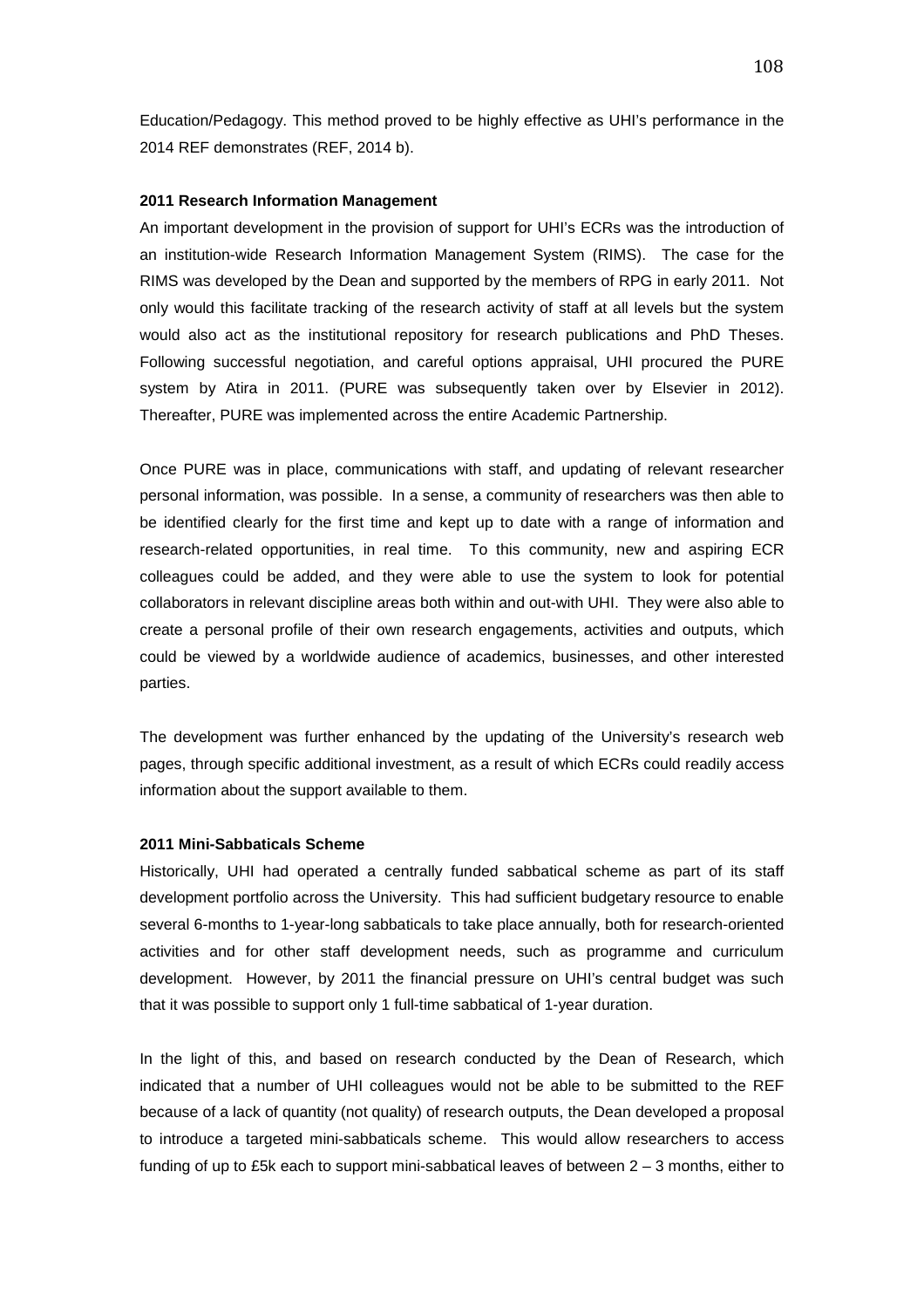write-up and publish the results of research that had already been conducted, or to translate and extend an original piece of intended research output into a REFable submission in a high quality journal. 15 staff benefitted from mini-sabbaticals over the next 2-year period, and this enabled 5 ECRs to be included in the University's 2014 REF submission who otherwise would have been excluded.

The use of mini-sabbaticals as a contributor to staff preparations for inclusion in the 2014 REF was necessarily time-limited. However, the philosophy underpinning the scheme, and the ability to award smaller scale sabbatical opportunities to a larger number of staff, was highly successful and popular. The mini-sabbatical approach was therefore retained but the scheme itself revised in order to provide opportunities for a broader range of staff, including ECRs. The fund has also been used to stimulate interest in would-be researchers by supporting them to engage in formative research work, or to translate the findings of modest scale research projects into curriculum offerings at undergraduate level. In total, 44 minisabbatical awards have been made over 6 years since the scheme was introduced (as detailed in Table 2), at an average total annual cost of £35k.

Information on the benefits derived from mini-sabbaticals, and the tangible outputs delivered (including publications), is secured in the form of an 'End of Sabbatical Report,' which provides a helpful digest of the actual achievements secured against the original aims and intentions of the sabbatical leave request.

An indication of the variety of activities supported by the scheme can be given by reference to the following examples of successful applications:

- Comparing and contrasting land use planning and management within and outside national parks in Scotland and Norway;
- The completion of a monograph on Viking Parliament sites;
- Research into long term ecology and application to conservation management; and
- A pilot study to identify indicators of power in the Doctor/patient relationship and to consider the democratisation of health information in this context.

| <b>Academic Session</b> | Total No. | No. Awards to |  |  |
|-------------------------|-----------|---------------|--|--|
|                         | Awards    | ECRs (% of    |  |  |
|                         |           | total)        |  |  |
| 2011-12                 | 12        | 4 (33%)       |  |  |
| 2012-13                 | 3         | 1(33%)        |  |  |
| 2013-14                 |           | 1(14%)        |  |  |

*Table 2: UHI Mini-Sabbatical awards 2011-12 – 2016-17*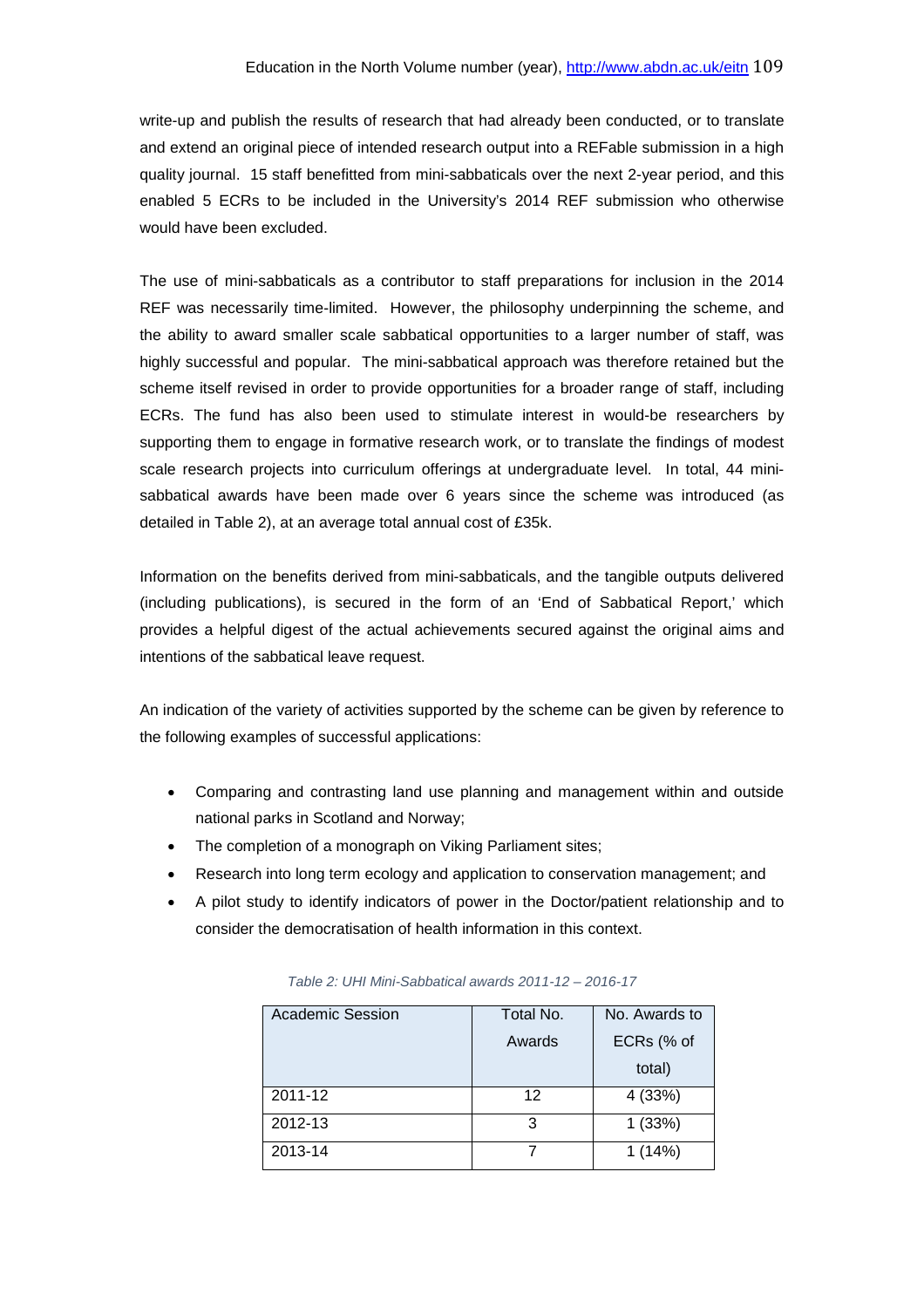| Total   | 44 | 12 (27%) |
|---------|----|----------|
| 2016-17 |    | 3(43%)   |
| 2015-16 |    | 1(14%)   |
| 2014-15 |    | 2(25%)   |

#### **2011 Curriculum for the 21st Century (C21C), and the Learning and Teaching Academy**

In early 2011, the University embarked on an ambitious curriculum development programme known as C21C (Curriculum for the  $21<sup>st</sup>$  Century) under the leadership of the Dean of Learning and Teaching. This was intended to help improve efficiency and effectiveness of HE-level teaching activity across the Academic Partnership and thereby free-up time for staff to engage in a range of other activities, including research. However, the teaching efficiencies secured by an Academic Partner meant that individual staff could take on an increased amount of teaching activity and thereby still not have sufficient time available for the development of their research. Therefore, the initiative was only partially successful from the perspective of the research-related aims and objectives of UHI.

Building on the ethos and intention of the C21C initiative, and reflecting on comments from the 2011 Enhancement-Led Institutional Review<sup>1</sup>, the University decided to investigate the development of a Learning and Teaching Academy (LTA). This was intended to ensure that innovations in educational practice across UHI were developed for use in broader contexts, shared, and properly researched and written-up in their own right, in-house. With this in mind, the University subsequently invested in the appointment of a Professor of Pedagogy in 2014, to lead the initiative and to coordinate the broad interests that exist in pedagogic research and teaching practice in HE and FE. The LTA itself sponsors small scale research projects, which are frequently undertaken by ECRs in partnership with more experienced researchers, aimed at underpinning strategically focussed innovative approaches to teaching delivery and practice-based engagement with learning. In doing this, the University has tapped into a wellspring of new research interest and activity. The LTA has also become a focal point for staff development funds and a range of professional development opportunities.

It is also worth noting that the conscious development of this aspect of UHI's research interests has made it easier for the senior management within the Academic Partnership to visualise more clearly the benefits that engagement with research can bring, because the impacts and outcomes of the effort are readily translatable directly into the classroom.

#### **2012 Mentoring**

In 2012/13, the Head of the Graduate School and the Head of Research at Inverness College, with encouragement from the Dean of Research, began to explore a Mentoring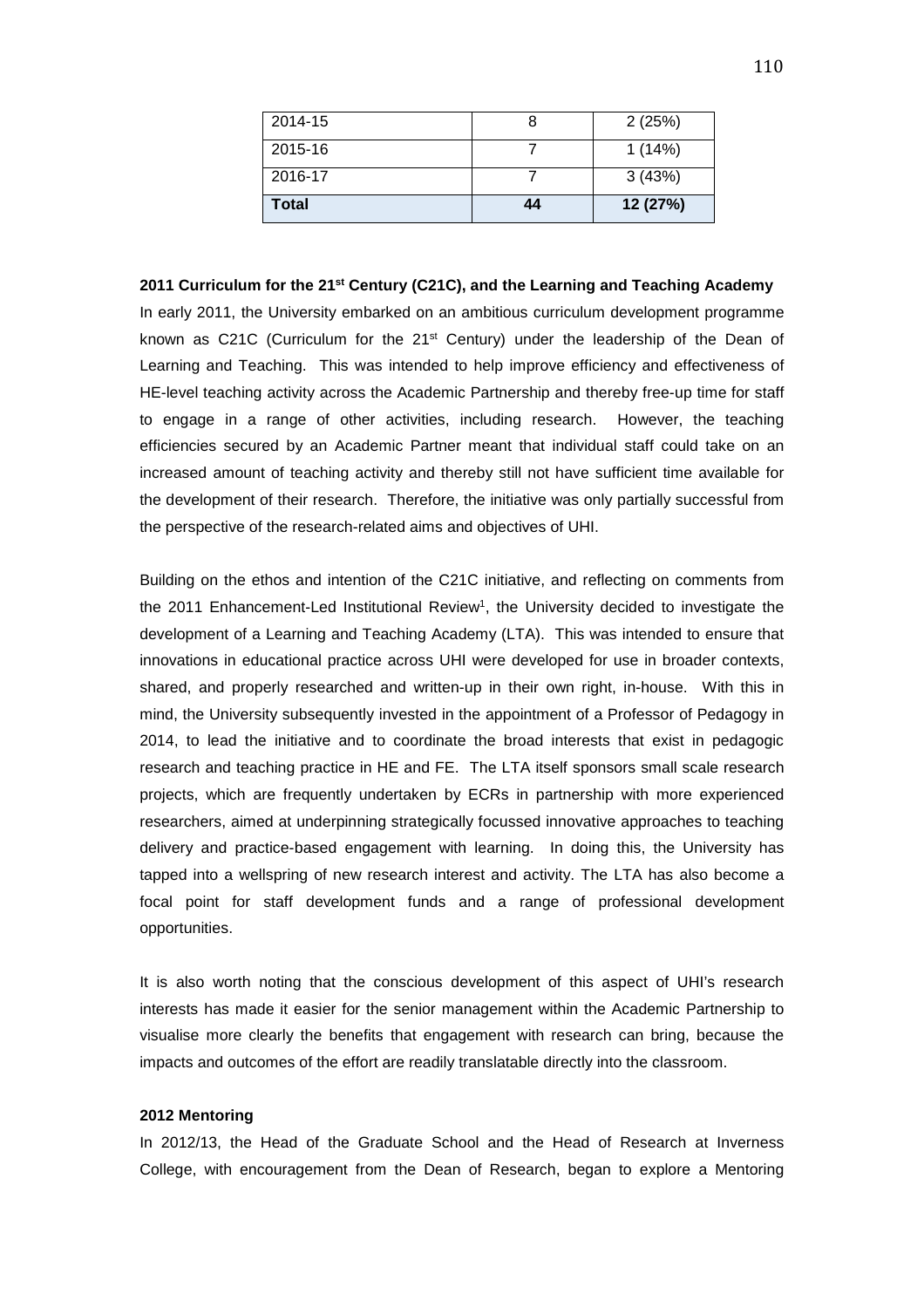Scheme for staff across UHI. This was in direct response to the fact that a number of wouldbe researchers and ECRs, and also mid-career researchers, did not have close and direct access to colleagues who were able to help them develop and extend their own personal research interests, primarily because their line manager in a college setting was either not research active or was active in a different discipline area.

This has resulted in the creation of a bespoke UHI model and approach to research mentoring, albeit one that incorporates the SUMAC system developed at the University of St Andrews. (SUMAC is the software system designed at St Andrews University to support its Early Career Academics' mentoring scheme.) Table 3 shows data derived from the UHI bespoke system for 2014/2015 and 2015/2016.

|                          |                | <b>MALE</b>  |                |                | <b>FEMALE</b>  |              |                |                |                                                                               |                       |                              |                       |                               |
|--------------------------|----------------|--------------|----------------|----------------|----------------|--------------|----------------|----------------|-------------------------------------------------------------------------------|-----------------------|------------------------------|-----------------------|-------------------------------|
|                          |                | 2014/15      |                | 2015/16        |                | 2014/15      |                | 2015/16        |                                                                               |                       |                              |                       |                               |
|                          |                |              |                |                |                |              |                |                | <b>Total Male</b>                                                             | <b>Total Female</b>   | <b>Total Male</b>            | <b>Total Female</b>   | <b>Total</b>                  |
| <b>Academic Partner</b>  |                |              |                |                |                |              |                |                | Mentor Mentee Mentor Mentee Mentor Mentee Mentor Mentee Participants<br>14/15 | Participants<br>14/15 | <b>Participants</b><br>15/16 | Participants<br>15/16 | participants<br>14/15 & 15/16 |
| Perth College            | $\overline{2}$ | 0            | $\overline{2}$ | $\mathbf{0}$   | $\overline{2}$ | 3            |                | 3              | $\overline{2}$                                                                | 5                     |                              | 5                     | 7                             |
| Exec. Office             | $\overline{2}$ | $\mathbf{0}$ | $\overline{2}$ | $\mathbf{0}$   | $\mathbf{1}$   | $\mathbf{1}$ | $\mathbf{1}$   | $\mathbf{1}$   | $\overline{2}$                                                                |                       | 2                            | $\overline{2}$        | 4                             |
| <b>Inverness College</b> | $\Omega$       | $\mathbf{1}$ | $\mathbf{0}$   | $\mathbf{0}$   | $\overline{4}$ | 3            | $\overline{4}$ | $\overline{2}$ | $\mathbf{1}$                                                                  |                       | $\Omega$                     | 6                     | 8                             |
| Moray College            | $\mathbf{0}$   | $\mathbf{1}$ | $\overline{0}$ | $\mathbf{1}$   | $\mathbf{0}$   |              | $\mathbf{0}$   | $\mathbf{1}$   |                                                                               |                       |                              |                       | $\overline{2}$                |
| Orkney College           | $\Omega$       | $\Omega$     | $\mathbf{0}$   | $\mathbf 0$    | $\mathbf{1}$   | $\Omega$     | $\mathbf{1}$   | $\Omega$       | $\mathbf{0}$                                                                  | $\mathbf{1}$          | $\Omega$                     |                       | $\mathbf{1}$                  |
| North Highland           | $\Omega$       | $\Omega$     | $\mathbf{0}$   | $\mathbf{0}$   | $\Omega$       | $\mathbf{1}$ | $\Omega$       | $\mathbf{1}$   | $\mathbf{0}$                                                                  |                       | $\Omega$                     |                       | $\mathbf{1}$                  |
| College                  |                |              |                |                |                |              |                |                |                                                                               |                       |                              |                       |                               |
| <b>Shetland College</b>  | 0              | 0            | $\mathbf{0}$   | $\mathbf{0}$   | $\mathbf{0}$   | $\mathbf{1}$ | $\mathbf{0}$   | $\mathbf{1}$   | $\mathbf{0}$                                                                  | 1                     | $\Omega$                     | $\mathbf{1}$          | $\mathbf{1}$                  |
| Lews Castle              | $\mathbf{1}$   | $\mathbf 0$  | 1              | $\mathbf{0}$   | $\mathbf{0}$   | $\mathbf{0}$ | $\mathbf{0}$   | $\mathbf{0}$   | $\mathbf{1}$                                                                  | $\mathbf 0$           |                              | $\mathbf{0}$          |                               |
| College                  |                |              |                |                |                |              |                |                |                                                                               |                       |                              |                       |                               |
| <b>SAMS</b>              | $\Omega$       |              | $\mathbf{0}$   | $\mathbf{1}$   | $\mathbf{0}$   | $\mathbf{1}$ | $\mathbf{0}$   | $\Omega$       | $\mathbf{1}$                                                                  | $\mathbf{1}$          |                              | $\Omega$              | $\overline{2}$                |
| <b>TOTAL</b>             | 5              | 3            | 5              | $\overline{2}$ | 8              | 11           | 8              | 9              | 8                                                                             | 19                    | $\overline{7}$               | 17                    | 27                            |

*Table 3: Participation in the University Mentoring Scheme, 2014/15 and 2015/16*

The mentoring scheme (UHI, 2014) went live for the first time in 2014/15 and, as shown in Table 3, the initiative involved 27 staff from 8 Academic Partners across the University, with the 2015/16 iteration of the scheme incorporating 24 staff from 9 Academic Partners.

Participants make a commitment to 12 months involvement with the scheme, renewable in successive years but not necessarily involving the same mentor/mentee association. The intended benefits of the project are detailed in Table 4 (UHI, 2014).

*Table 4: Derived from the UHI web site, showing characteristics and benefits to ECRs of engagement with the University's Mentoring Scheme*

| <b>Key Characteristics</b><br><b>Mentee Group</b> | <b>Potential Areas of Benefit</b> |
|---------------------------------------------------|-----------------------------------|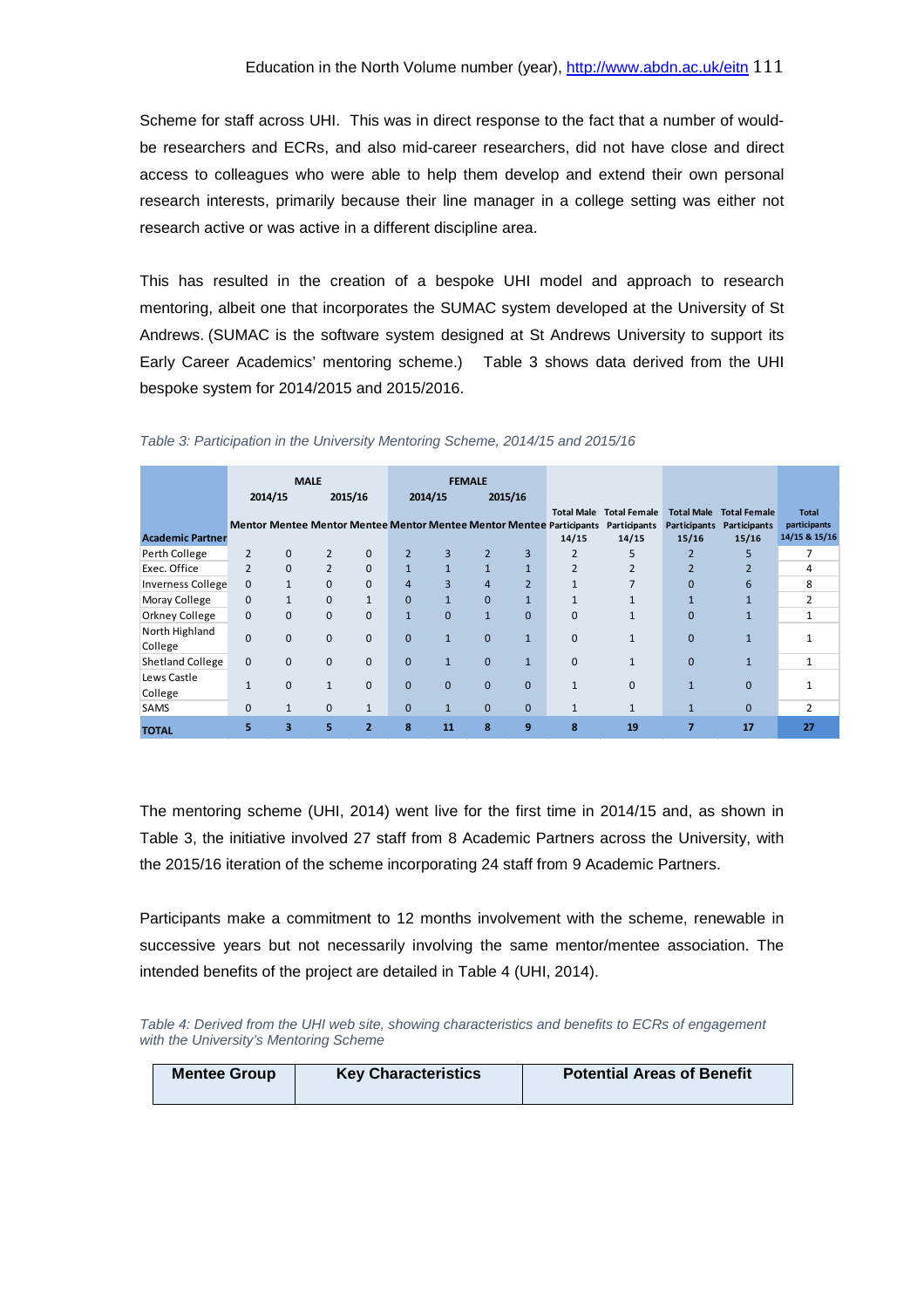|             | Early | Career | writina<br>Recent PhD graduates and<br>Proposal<br>and<br>review     |
|-------------|-------|--------|----------------------------------------------------------------------|
| Researchers |       |        | newly appointed researchers<br>guidance                              |
|             |       |        | writing<br>publishing<br>Paper<br>and<br>Final year PGRs aspiring to |
|             |       |        | guidance<br>an academic career                                       |
|             |       |        | Paper review- involvement in the<br>Part-time PGRs employed in       |
|             |       |        | process and what is required<br>UHI as research assistants           |
|             |       |        | Support and guidance in joining                                      |
|             |       |        | editorial boards                                                     |
|             |       |        | General mentoring / career advice                                    |
|             |       |        |                                                                      |

Analysis of the first year of operation indicated that the scheme had been well received and found to be valuable, which was confirmed by the fact that most mentors and mentees had signed-up to re-engage with the programme in its second year of operation. However, there was found to be a slight deficit in the number of potential mentors joining the scheme compared to mentees, which was believed to be due in part to some staff being hesitant about presenting themselves as mentors and the time commitment involved in mentoring. Occasionally, this was due to their own uncertainty about how their skills and experience could help prospective mentees. Likewise, the expectations of participants needs to be carefully managed, to ensure that both parties benefit from the engagement, but also noting the important point made by Laudel and Gläser (2008), that:

...while ECRs valued the advice from mentors, they also stated that the mentoring program did not solve their main problem, namely the lack of time for research. (Laudel and Gläser, 2008, p. 401 which was reiterating an important point made in a study by Gardiner (1999))

#### **2014 Revised Research Conference Fund Scheme**

Another useful facilitator in helping ECRs develop and establish their research ideas and then to begin to engage with their peers in developing networks and contacts, has been the central investment by UHI in a modest Research Conference Fund scheme (c. £14.5k annual value). This scheme is available to all staff on a 'first come, first served' basis, and provides partial funding to help meet the travel and accommodation costs associated with attending research conferences in the UK and overseas. The scheme was initially reserved for staff making a formal contribution but since 2014 the terms of the scheme have been amended in order to help teaching staff keep up to date with the latest research developments in their academic areas, and also to encourage them to become involved as new researchers and ECRs themselves.

#### **Other forms of support and encouragement**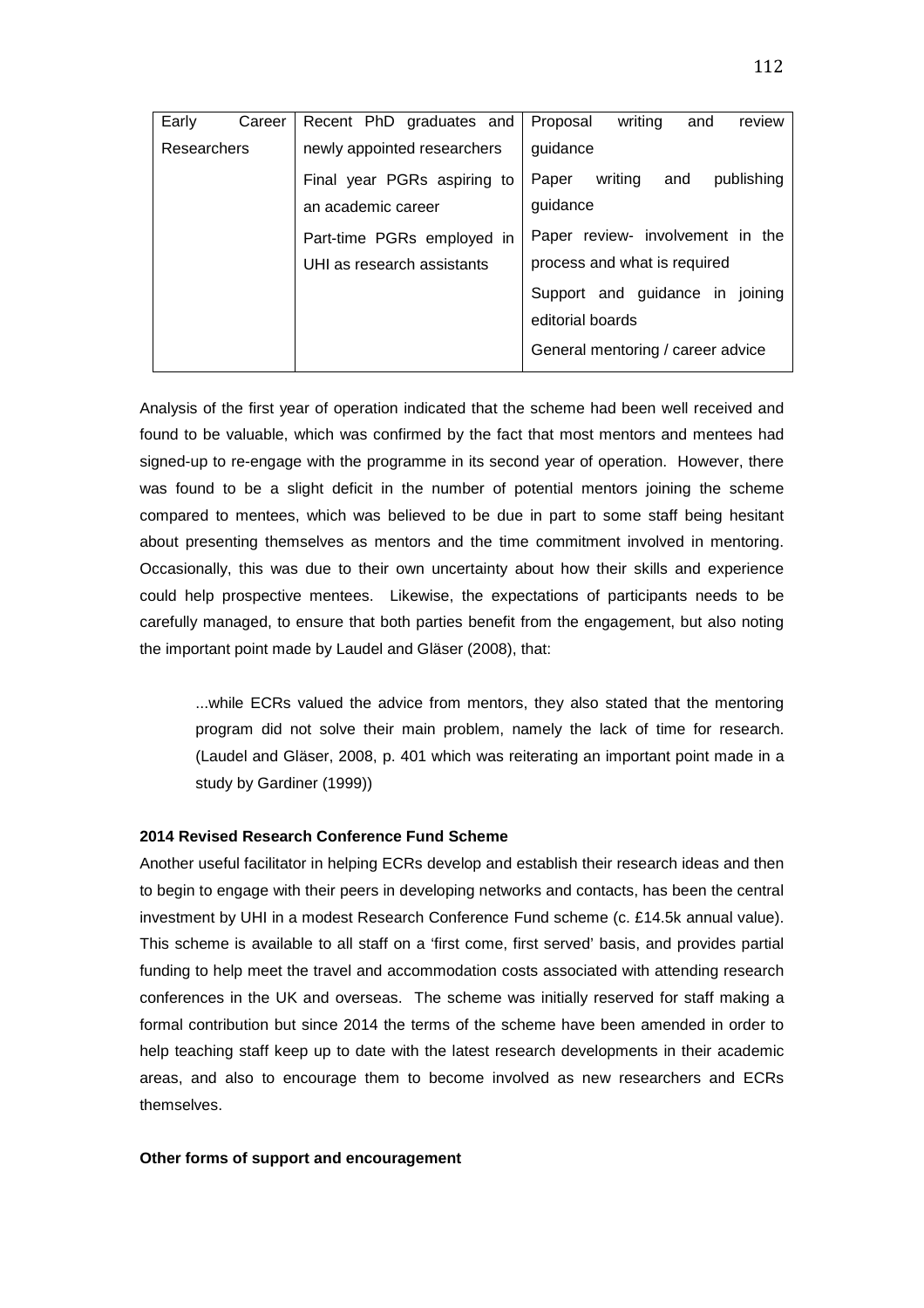The University Partnership provides a range of other support for would-be ECRs, including provision for some staff to secure funds to cover tuition fees for their own research degree studies. These aspects of support combine to provide a significant level of practical help for the development of the growing research community across the University. Indeed, it is important to note that in addition to building a strong research culture (Pratt *et. al.* (1999)) and helping develop the academic careers of its staff, the University's interventions are also aimed at helping to address the issue of the loss of excellent potential academics from the Higher and Further Education sectors, not least during the important transition stage from PhD study to full academic status, a significant problem that was recognised by Laudel and Gläser (2008) and also to some extent Roberts in his *Set for Success* report for HM Treasury (2002), and thereby to effect the support necessary to stimulate their academic (research) activity once they enter the sector for the first time.

UHI – primarily through the Research Office – has also provided overt encouragement to ECRs to become actively involved in external schemes such as the RSEYA (Royal Society of Edinburgh Young Academy), the Edinburgh Beltane project for public engagement, and a host of other relevant opportunities, including the Scottish Graduate School for Arts and Humanities. Staff have also been encouraged to take positions on boards and working groups within these organisations where available. Also, encouragement and practical support with grant applications has been provided by the UHI Research Grants and Contracts team, and the European Office team, to help ECRs secure funding from external sources to facilitate the development of their research. In this regard, UHI has achieved a notable range of success with the Scottish Funding Council's Innovation Vouchers scheme (Interface, 2009).

A significant investment of approximately £150k annually has been made in e-based library resources, following a staff and research student survey in 2014 to determine the journal and e-library stock required to meet current and future research needs. While this is being used to fund a range of subscriptions to key journals, a portion of the funding has been reserved to facilitate one-off access to journals and other e-based resources that the University had not subscribed to, via the British Library facility. In this way, the University is able to track and monitor actual usage of resources and then take conscious decisions on whether to extend the range of subscriptions or simply to continue to make resource available for access on a case-by-case basis through the British Library. This approach also ensures that ECRs are able to access whatever e-based materials and resources are relevant to their own research needs. Furthermore, UHI has also benefitted from a number of unique collections, housed in its Academic Partners, and so ECR's have access to a wealth of research–related resources such as Gaelic language resources at Sabhal Mòr Ostaig, Theological texts at Highland Theological College, and Marine Science resources and artefacts – not least derived from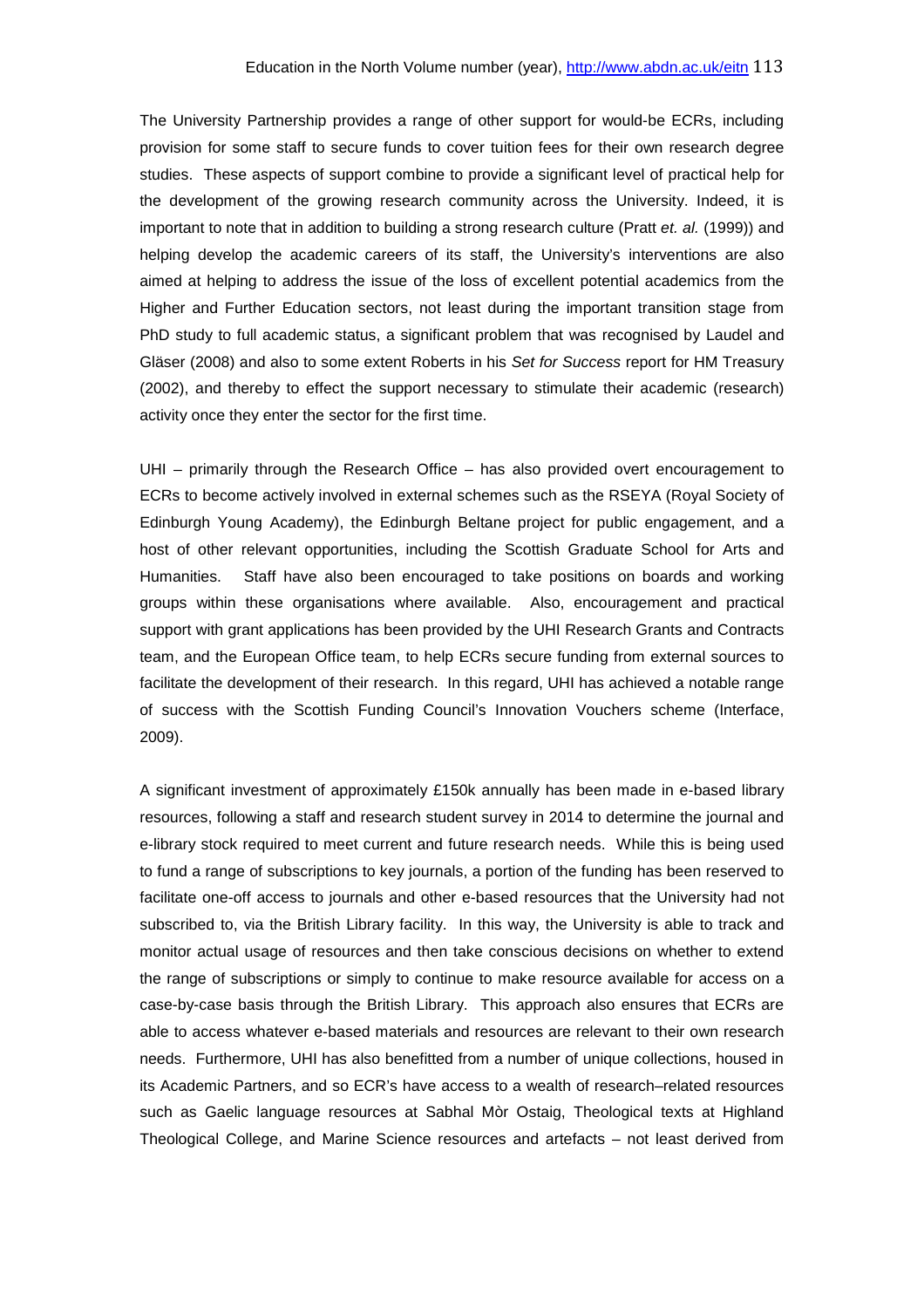The Challenger Expedition (1872-1876), housed in SAMS (Scottish Association for Marine Science).

#### **Barriers to Implementation**

Of crucial importance at the outset was the need to establish exactly who constituted an ECR in UHI. The RAE's (2008) definition of an ECR (and that of the subsequent REF) as an independent academic researcher was not entirely appropriate, particularly noting the institution's largely FE-based roots and the young University's orientation towards learning and teaching. In broad terms, ECRs in UHI were considered to be staff who were seeking to engage in research activity for the first time, or who were returning to research activity following a (sometimes lengthy) period of inactivity. Once this had been established, there were a number of barriers that needed to be overcome in order to encourage would-be researchers to become ECRs, and some of the most significant of these are considered below.

#### **Institutional Barriers**

The governance and organisational structure and geographic spread of UHI presents an obstacle to the consistent implementation of initiatives for the development of ECRs. UHI is highly unusual, if not unique, in that it does not employ staff directly but rather staff are employed by each Academic Partner within its federal structure. Therefore, the University is unable to demand engagement in ECR initiatives but has to rely on the goodwill of participating institutions. Each Academic Partner also offers different job titles, contracts and terms and conditions, meaning that 'a one size fits all' approach simply does not work, resulting in ECRs having different access to research opportunities across the partnership. Initially it had been a challenge to convince all partner organisations of the need to engage in research activity and to give potential ECRs an allowance of time to engage in research.

Again due to the unique nature of the federal structure, before becoming part of UHI there was no need to capture information about staff's research activity in the FE colleges and as such there was no information available to identify potential ECRs. Indeed, the University does not operate a single Human Resources system across the partnership and this causes difficulties in terms of communications and data collection.

These unique institutional barriers also produced an additional barrier that can be seen in the response to the seedcorn initiative, which was the first formal intervention by UHI aimed at developing ECR engagement. Although the initiative was generally well received, and a number of action-based research activities were undertaken (McNiff, 1988), there was an undercurrent of concern about the seeming encroachment of HE into FE territory and the associated potential for subconscious bias and unease among some staff. Interviews with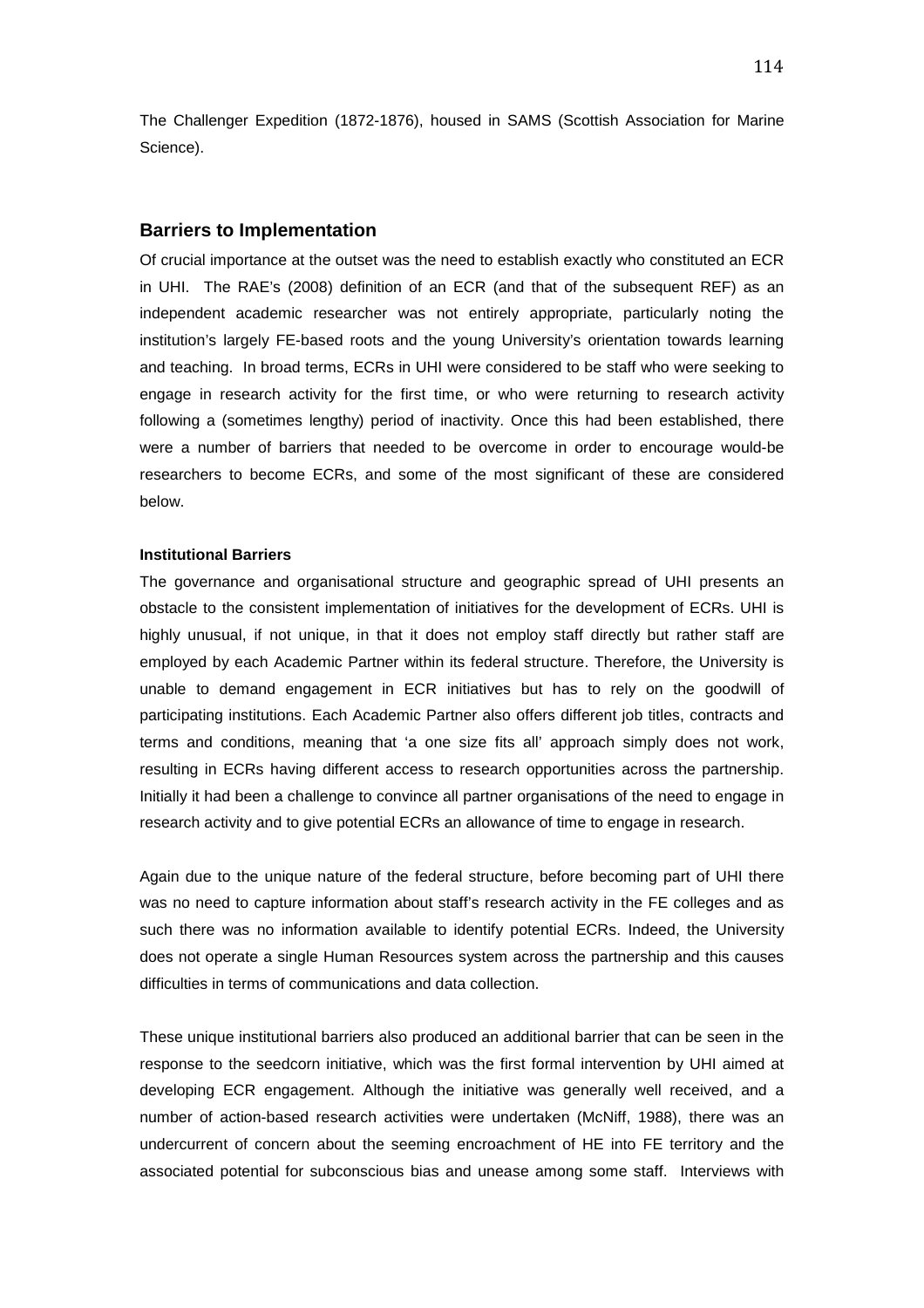staff who had engaged in the seedcorn initiative revealed that there was occasionally perceived to be an underlying tension between FE and HE cultures, and that the addition of research into the mix at UHI compounded that tension for some, while being highly welcomed by others. This mirrors the situation described by Brotherton (1998, p.311) in his own work in this area.

# **Financial Barriers**

A further key barrier was, and remains, finance for the entire HE sector in the UK. At the time the first concerted efforts were being made to develop opportunities for ECRs at UHI the world banking crisis of 2008 occurred, the aftermath of which has affected HE and FE budgets from the UK and Scottish Governments ever since (for example see Scottish Funding Council (undated) for budgets). Thereafter, Academic Partner Principals were required to deliver increasing FE and HE taught programmes and courses while receiving less money. This proved challenging when seeking to build research across a new HEI, which necessarily involves the investment of new resource or re-direction of existing resources.

The financial barrier was compounded by the highly structured context for teaching and learning that exists in an FE college setting, within which all tasks associated with teaching, administration, and personal development, are scheduled with strict time allocations at an individual level. This left very little time for staff to develop their research potential (Laudel and Gläser 2008) within 'core' hours, and only a relatively small number were prepared to contribute to that development in their non-contracted hours, and particularly during the lengthy summer holiday period (which still mirrors the school holiday closures).

While the general financial constraints outlined above are not unique to UHI, the issues relating to the involvement of FE colleges within a university setting is highly unusual. However, what marks UHI out as unique in terms of financial obstacles is that it is a new university, having only secured University Title in 2011.

#### As Bazeley states:

In the highly competitive funding environment of the last decade, a new generation of academic researchers has found it difficult to compete with those who have long since established their credentials, and who are well known to those assessing, advising or making funding decisions. (Bazeley, 2003, p. 257)

If even ECRs in established research intensive universities are finding it difficult to secure funding for research projects, the problem is compounded for those wishing to become ECRs at UHI in a newly established university which has a tertiary education focus.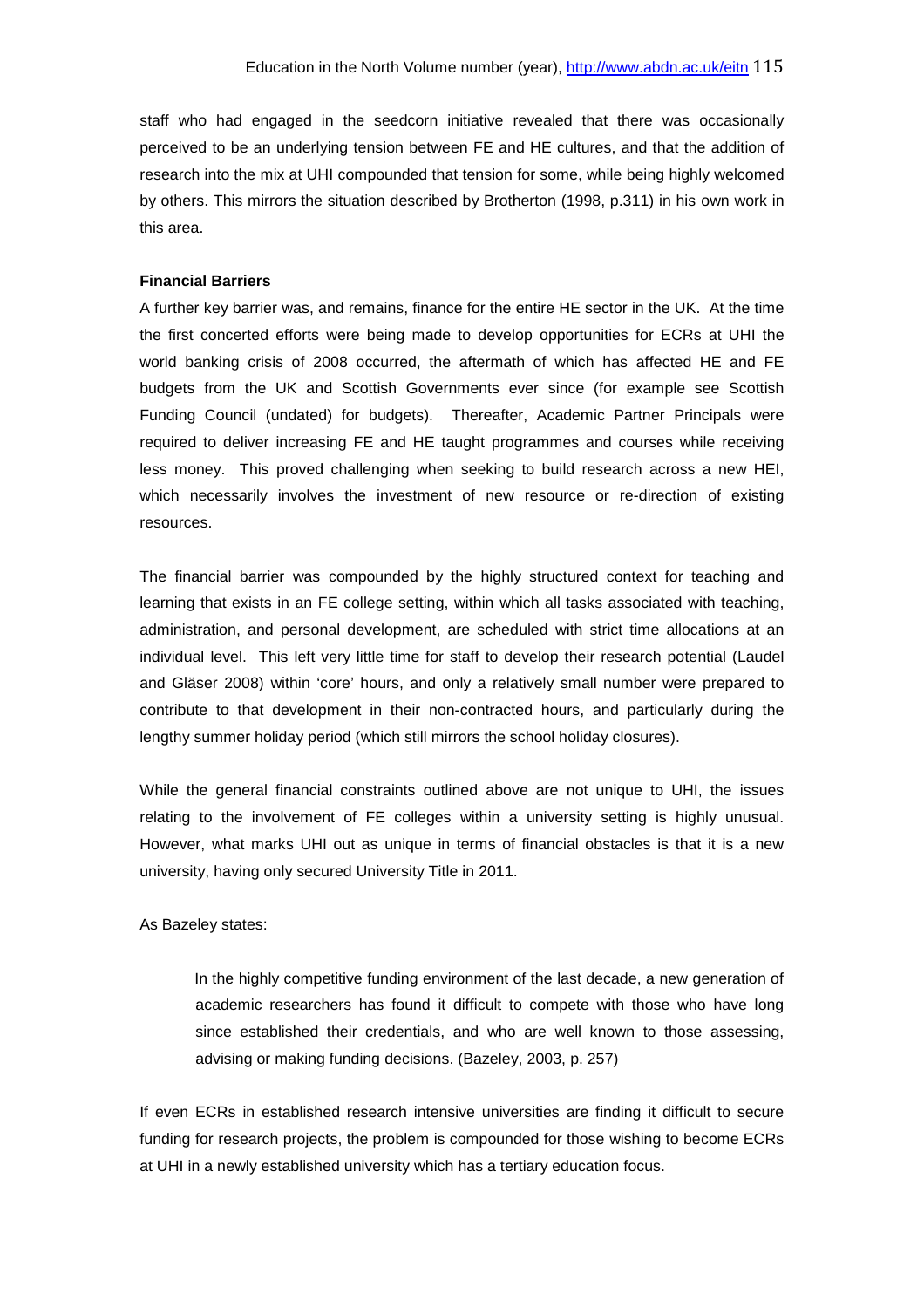#### **Personal Barriers**

The opinions of prospective ECRs were gathered from a number of sources, including: informal and structured personal interviews; discussion in forums such as committee meetings; responses to surveys; and via applications for funding for schemes such as the University's mini sabbatical initiative and subsequent feedback reports.

The issues identified by ECRs at UHI as obstacles to furthering their research careers are by no means exclusive to UHI. However, the difficulties faced by the prospective ECRs at UHI are more likely to be experienced by those commencing research activity from a nontraditional starting point e.g. coming from an FE based background or those returning to HE following a lengthy career break.

The feedback which was collated and analysed identified the following personal barriers to ECRs at UHI:

- 1) a lack of understanding about what research actually is;
- 2) a fear of statistics and a lack of confidence in their ability to develop research skills/research methods to a suitably high standard – particularly evident among some older staff;
- 3) a lack of knowledge and information about 'where to start' in terms of developing a research idea and project;
- 4) A lack of formal research qualifications, such as the possession of a higher degree, or access to colleagues locally with higher degrees who were willing to act as informal or formal mentors;
- 5) a fear of failure and/or a concern that their research interests would not be shared by others;
- 6) a lack of time both to engage in the development of their research plans and then to undertake the work;
- 7) a concern about possible lack of support by peers and senior colleagues including line managers; and a sense that their efforts would not be viewed as an important contribution to the institution;
- 8) a sense of isolation at a number of levels; and,
- 9) a lack of resources and/or lack of knowledge about where to go to in order to seek help and advice, e.g., how to access journal-based research papers in their chosen areas.

It was clear that in a context where research had been viewed as a junior partner to teaching and/or where there had not hitherto been a significant culture of engagement with research,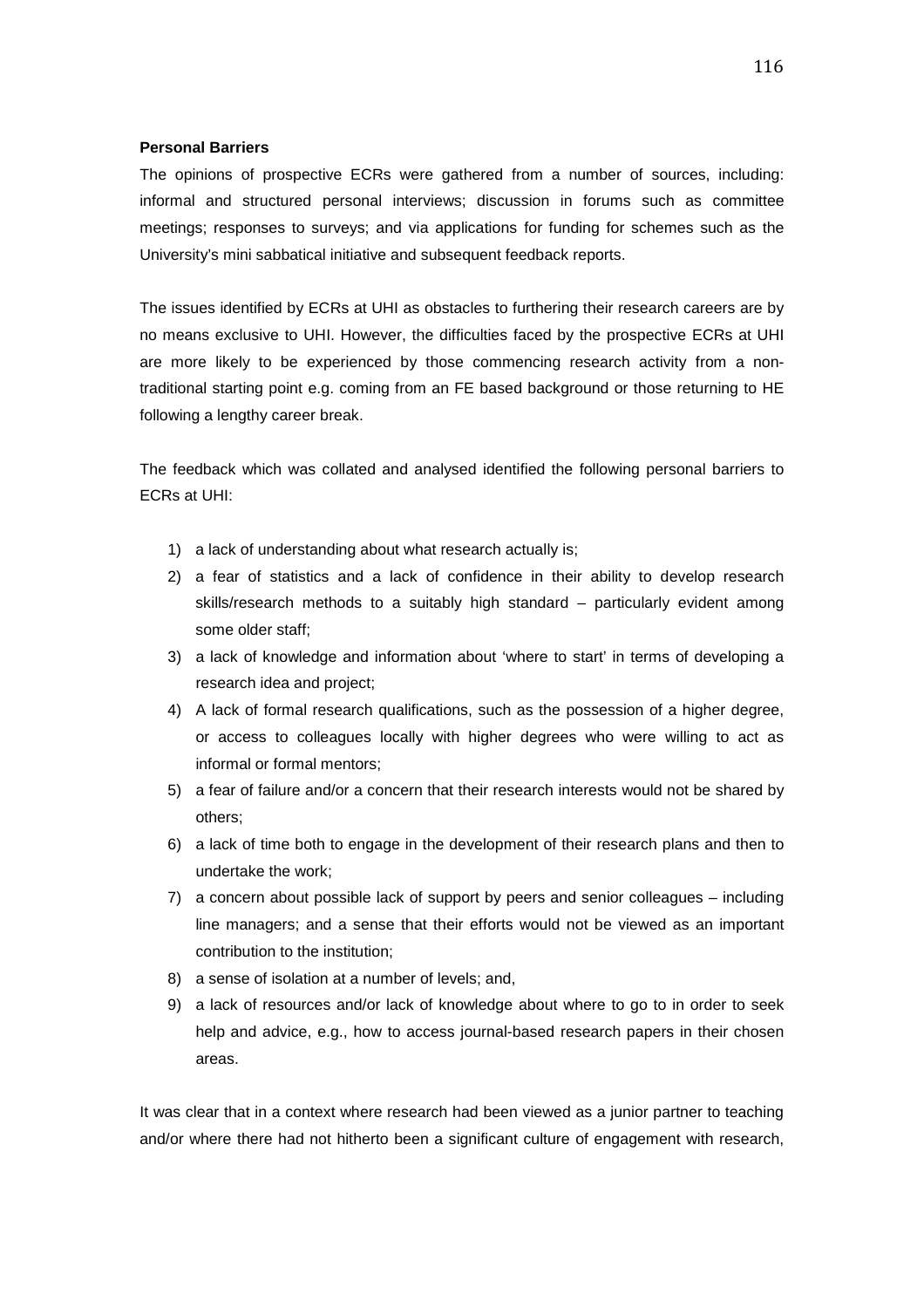these issues needed to be addressed if the schemes in support of ECRs were to be successful.

Conversely, although UHI has many unique barriers to the development of ECRs, its very structure and relative youth can also be seen as an advantage in that there are fewer traditions and protocols which can sometimes stifle invention and ingenuity in longer established institutions. At UHI, if a good idea for an initiative can be presented and a strong case made and agreed, this can translate into implementation relatively quickly. This creates a 'can do' attitude, where risks can be taken and helpful gains achieved.

#### **Current and Future Developments**

UHI is now at a further important transition point in its history and its support for the developing careers of its ECRs. There are a number of new schemes and initiatives underway which commenced in the 2015/16 session, three of which require some consideration here.

#### **Research Clusters**

Research Clusters have been created based on the four Main Panels (see REF, 2012) associated with the 2014 REF submission, namely: Health; Humanities and Arts; Society, Innovation, Landscape and Knowledge; and Marine, Environmental Science and Engineering. The purpose of these Clusters is to address the future needs of both the University's general research interests and also its preparations for the next iteration of the REF. Importantly for ECRs, the Clusters are taking on responsibility for a range of relevant discipline-related mentoring, seminar series, training and development schemes, which, it is hypothesised, can be more effectively tailored to the needs of the academic staff associated with the Clusters than a more general University-wide approach can achieve. There are also plans to develop in-house review of grant applications in association with which ECRs will gain real and practical advice from more experienced researchers when applying for their first grants.

This initiative is a pan-University project whereby all staff and postgraduate students (research active or prospective researchers) are free to join the Cluster that best represents their own research interests and there is no formal membership *per-se*. It is acknowledged that some activities and research interests are cross-disciplinary, and so staff are able to take part in any relevant programme or initiative that is being run by any Cluster.

It is relatively early days for the Clusters but evidence from the first year of operation is providing encouraging signs that they will be a helpful contribution to the growing research culture across UHI (see examples at UHI, 2016 b).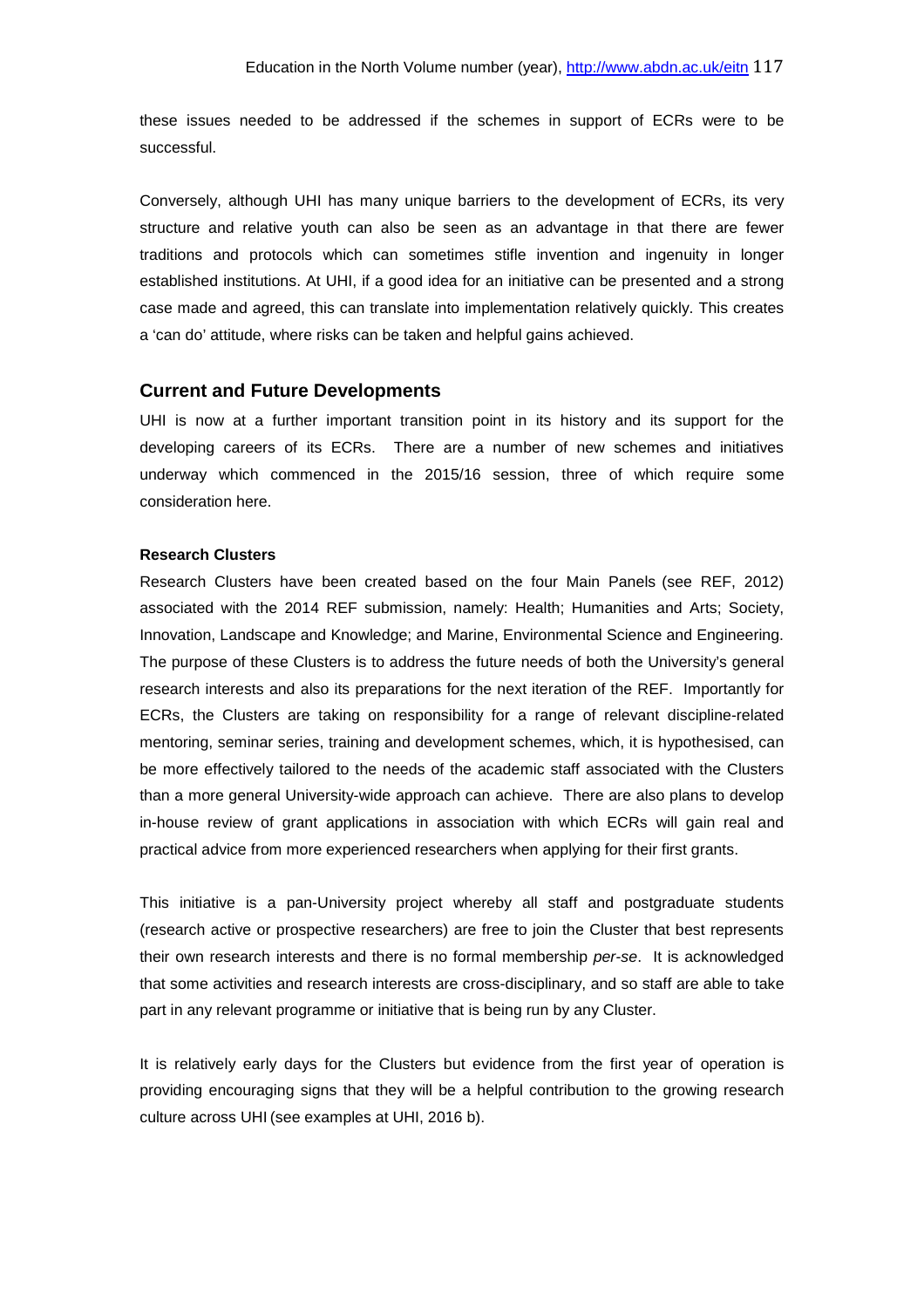#### **Research/Teaching Linkage Project**

The second initiative is in respect of the development of a new approach to Research/Teaching Linkage (RTL), under the working title: "Developing Research-driven Curricula at UHI'. The initiative is being co-led by the Dean of Research and the Professor of Pedagogy and is currently in its pilot stage. This initiative seeks to develop the potential and capacity of undergraduate students to engage with modest, coordinated, research projects in their final year of study. It is intended that these research projects will address real needs of SMEs (Small and Medium sized Enterprises), community groups, and other interested bodies in the Highlands and Islands region and will stimulate students to progress to advanced academic study and staff to become ECRs.

There are a range of ways in which quality and contribution will be assured and a high standard of research output produced that will be of real and lasting benefit to the organisations involved, the students and the staff. In part, this will open up the opportunity for co-publication of the research in a variety of academic and other outlets. In this way, some of the seeds of excitement about research will be sown in the lives of undergraduates (the ECRs of the future). This positive engagement of ECRs with collaborative research, as a way to secure a 'foothold on the academic ladder', particularly for female academics, was suggested in the work of Tynan and Garbett (2007, p. 413). In addition, it is intended that the partnership and collaborative approach between non research active staff and staff who are experienced researchers will result in further research activity.

This unique approach to RTL builds on other work in the UK HE sector, including that of Vertically Integrated Projects at the University of Strathclyde and the Student as Producer model at the University of Lincoln2.

#### **Support for Academic Writing**

A third initiative is due to commence in November 2016, led by the UHI Professor of Pedagogy under the auspices of the LTA, in the form of an Academic Writing Programme specifically aimed at would-be researchers and ECRs. The programme takes prospective journal authors through the stages necessary to identify and refine their project titles and hypotheses, gather evidence and information to feed into their output, analyse the material, reach conclusions, and then write-up the journal article in the style that is relevant to their intended publication outlet. The initiative is also associated with a link to the Journal of Perspectives in Applied Academic Practice (JPAAP, 2016) which has been created specifically by a collaboration of primarily Scottish universities to allow ECRs to hone their skills in publishing, educational scholarship, and research. Articles in the Journal are fully peer reviewed and robust in their academic content, but they are all primarily from aspiring rather than established researchers.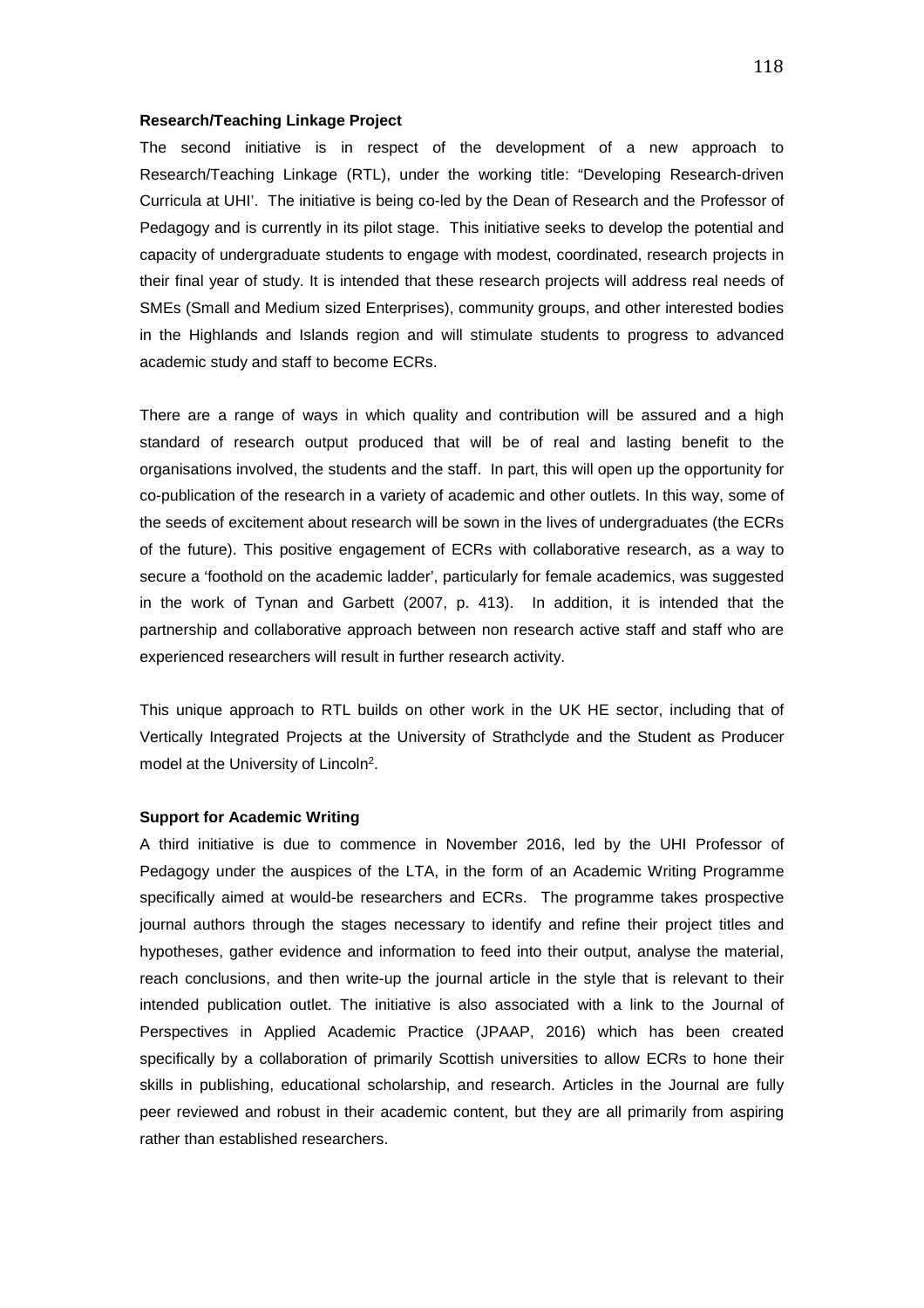# **Critical Assessment**

In the early stages of the period under review, it was recognised that a stronger and growing base of research engagement across UHI was required. In the light of this, a number of initiatives were launched to help increase momentum. However, although these achieved some measure of success in their contexts, and served to whet the appetites of a growing number of staff to take an interest in their own research/advanced scholarship potential, there was little overall coordination and leadership and there was no clear overarching strategy for the longer term development.

This situation began to change from 2010, with the introduction of a number of development and support schemes in association with the work of the RPG, which began to provide shape and focus to the efforts. From 2010-2011, these developments remained relatively loosely connected and were implemented as needs and ideas arose. But under the leadership of the Dean of Research, the strands of activity and initiatives began to be aligned more deliberately and were aimed at delivering the goals and intentions of the overarching UHI Strategic Plan.

However, the decision by UHI actively to pursue rDAP (research degree awarding powers), affected the approach that was taken to the development and embedding of a strong research culture across the University. It necessarily involved investments in ECR and PGR student support, as well as providing specific resources for use by all research active staff. This was given further impetus in the light of the University's success in the 2014 REF, which delivered a transformational impact in terms of the University's self-belief in its ability to engage with research at the highest level, and how to go about this in the longer run.

By the time of the 2014 REF, the University's engagement with the exercise was highly coordinated centrally, by the Dean of Research. This led to a submission of 68.1 fte staff (equating to 81 staff head count) to 6 UoA, and the attainment of World Leading excellence in all areas. This performance saw the University rise 33 places in the Times Higher Education's (THE) Quality League Table for the exercise (compared to UHI's position following the 2008 RAE) and move into the top half of UK universities, up from  $86<sup>th</sup>$  to  $63<sup>rd</sup>$ position (Jump, 2014).

The transformation in the underlying staff base, and their engagement with research (many at early career stage) can be shown from data derived from staff surveys conducted in 2010, related to the institution's University Title application, and in 2014, related to the University's rDAP application.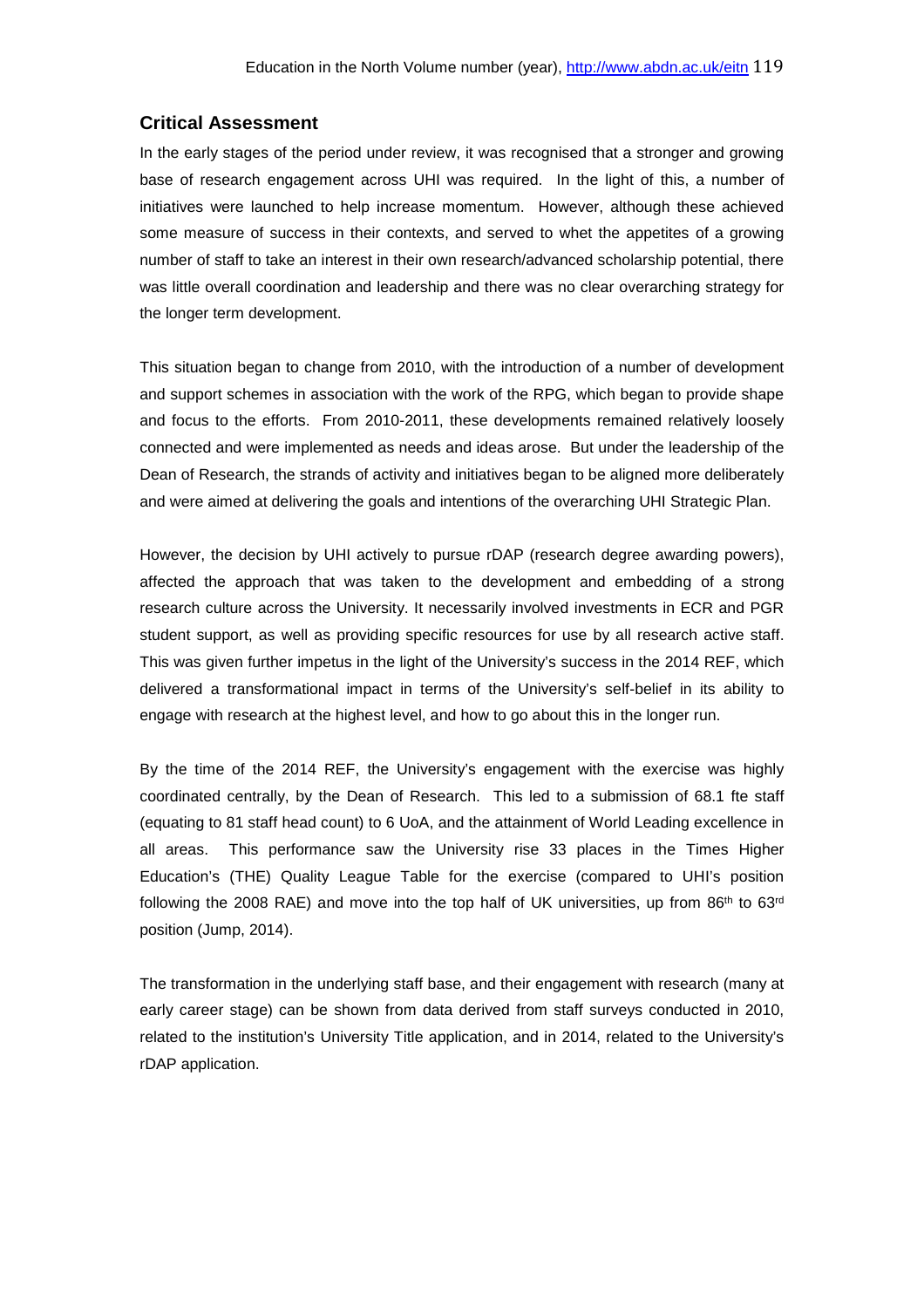| <b>UHI Academic Partner</b> | Total    | Have            | Total    | Have            |
|-----------------------------|----------|-----------------|----------|-----------------|
|                             | no. of   | participated in | no. of   | participated in |
|                             | eligible | research which  | eligible | research which  |
|                             | staff -  | has produced    | staff -  | has produced    |
|                             | 2010     | some output     | 2014     | some output     |
|                             | survey   | (unique value)  | survey   | (unique value)  |
| <b>Argyll College</b>       | 10       | $0(0\%)$        | 37       | 7 (19%)         |
| Executive Office            | 21       | 18 (86%)        | 56       | 32 (57%)        |
| <b>Highland Theological</b> | 9        | $9(100\%)$      | 6        | 5(83%)          |
| College                     |          |                 |          |                 |
| <b>Inverness College</b>    | 84       | 15 (18%)        | 67       | 21 (31%)        |
| Lews Castle College         | 46       | 17 (37%)        | 38       | 22 (58%)        |
| Moray College               | 73       | 14 (19%)        | 50       | 14 (28%)        |
| <b>NAFC Marine Centre</b>   | 16       | 2(13%)          | 10       | 7 (70%)         |
| North Highland College      | 81       | 26 (32%)        | 30       | 12 (40%)        |
| <b>Orkney College</b>       | 39       | 14 (36%)        | 27       | 16 (59%)        |
| Perth College               | 113      | 37 (33%)        | 74       | 30 (41%)        |
| Sabhal Mòr Ostaig           | 27       | 15 (56%)        | 14       | 11 (79%)        |
| <b>SAMS</b>                 | 32       | 26 (81%)        | 46       | 44 (96%)        |
| <b>Shetland College</b>     | 29       | 5 (17%)         | 14       | 4 (29%)         |
| Lochaber College/West       | 5        | 1(20%)          | 34       | 11 (32%)        |
| <b>Highland College</b>     |          |                 |          |                 |
| <b>Total</b>                | 585      | 199 (34%)       | 503      | 236 (47%)       |

*Table 5: Participation in Research Activity by Academic Partner progression from 2010 to 2014 (anonymised aggregate data used with permission of UHI)*

Table 5 shows the spread of research engagement across the University Partnership and the broad growth in the number of staff producing research outputs, up from 34% in the 2010 survey to 47% in 2014. The data sets are broadly comparable and were completed by staff in each of the Academic Partners on a voluntary (albeit encouraged) basis but do not represent the full staff complement of each Partner. The types of outputs produced were varied, and not all would qualify for submission to the REF. When one takes this factor into account, and also the rate of staff turnover across UHI, continuing development of ECRs remains a priority for the University in order to achieve its ultimate aim for research, including direct action to ensure that ECRs are enabled to become established researchers. In this regard, it is worth noting that the 2014 Survey revealed that 26% of staff identified themselves as being ECRs (n=130).

Furthermore, the 2014 survey revealed the following staff qualifications (directly comparable data are not available from the 2010 survey):

- 51% of staff hold higher degrees (n= 259)
- $\bullet$  29% of staff hold doctoral degrees (n = 144)
- 7% of staff have fellowship of a learned society (n=34)

Of those without higher degrees:

• A further 34 are working towards a higher degree (7% of total sample)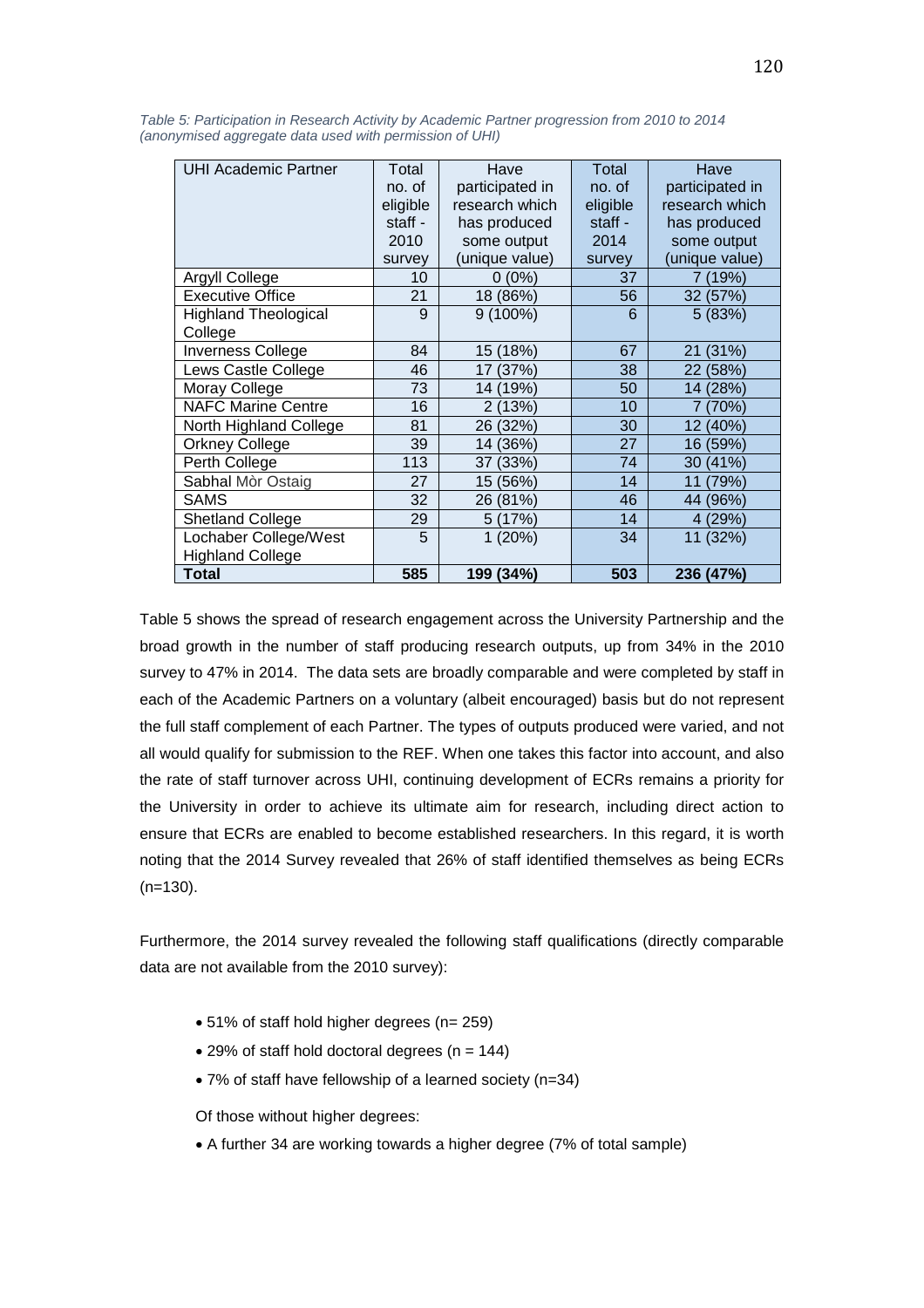• An additional 113 have relevant experience in professional practice or industrial research and development (22% of total sample).

In summary, 80% of staff either: hold higher degrees (51%), are working towards a higher degree (7%) or have relevant professional or industrial experience (22%).

These data also serve to indicate that the interventions put in place across UHI, including those initiated by Academic Partners independently, have stimulated productive research engagement by staff across the whole of the University. In addition, the engagement is demonstrably of a higher quality now than in the past, as reflected in the significant improvement in performance in the 2014 REF submission as compared to the 2008 RAE results, with particular reference to research 'Environment' scores and research 'Outputs' scores.

# **Conclusions, Observations and Recommendations**

The evidence provided in this study demonstrates that UHI's vision to develop the research culture and landscape for ECRs and researchers in general across the University has been met by tangible and creative initiatives. Institution-level interventions to promote, develop, and thereafter sustain staff members' engagement with research for the first time (as wouldbe researchers and ECRs), has been broadly effective.

It can also be concluded that a combination of approaches introduced in a staged way, rather than the introduction of a 'one size fits all' initiative, has been necessary for healthy growth to be initiated and then sustained. Interventions have then required ongoing review, oversight, and routine monitoring to ensure continuing relevance and benefit. This is because some forms of intervention have been found to be time-limited in their general relevance and benefit (e.g. seedcorn funding), and others have required development and re-framing over time in order to continue to meet ECR needs effectively (e.g. mini-sabbaticals).

Follow-up work is already being planned and taken forward to build on the successes of these advances, and particular attention is being paid to the development of opportunities for women (Tynan and Garbett, 2007), not least through close engagement with the Equality Challenge Unit's Athena Swan Charter accreditation process<sup>3</sup>.

From the experience of UHI in the development of ECR support, a number of recommendations can be offered to other institutions in respect of the development of their own ECR staff:

• Determine a vision, and then agree and implement a strategy and delivery plan that is stretching but achievable. The strategic aims and objectives of each intervention need to be identified and agreed up-front, and also an understanding of how the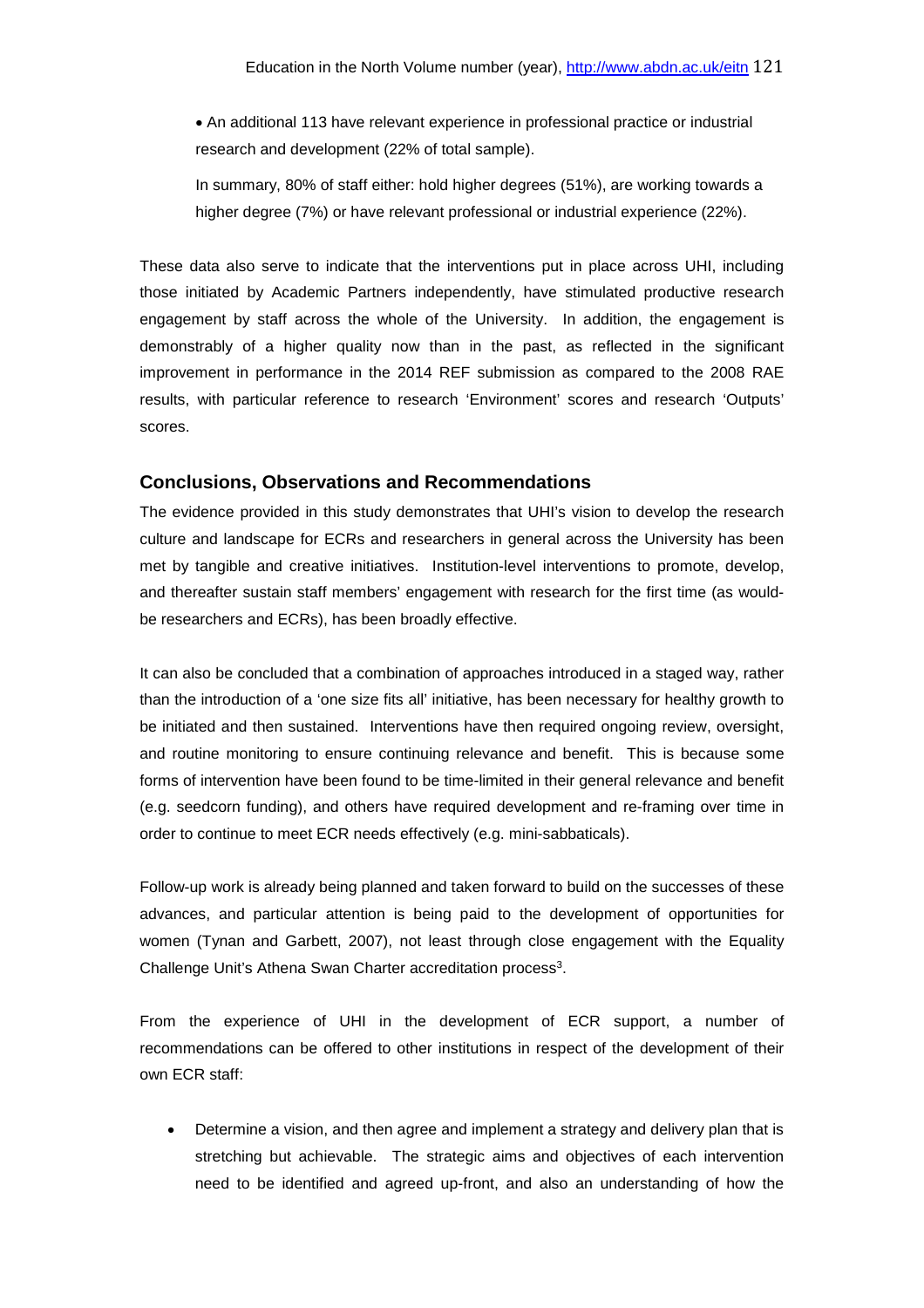various strands of support are expected to work together constructively in order to deliver the University's end goal(s). In this way, a culture of engagement will result that has the institutional character automatically built into it;

- Ensure institution-level intervention is employed and driven from the senior management in order to promote, develop, and sustain staff members' engagement with research as would-be researchers and ECRs. Once a culture of engagement with research has successfully been established organic growth of interest among the research community will generate further ECR identification and activity;
- Provide strong and effective senior level leadership from an individual who has deep institutional knowledge and wide-ranging academic interests. Leadership must be accompanied by an understanding of the political and cultural nuances of the institution and an appreciation of the different research needs of a broad range of discipline areas;
- Initiate effective methods of communication and co-ordination. This can be achieved by a committee-based approach, but committees need to work in tandem with the direction and leadership provided by one or more senior university officers;
- Institute robust systems to ensure projects are individually and collectively monitored and evaluated, and revised where necessary;
- Encourage collaboration and ensure that ECRs are brought into close involvement with the work of more experienced researchers on specific projects, and that their contributions are recognised appropriately in final outputs;
- Develop a team-based approach in which the contributions of all staff (academic, administrative, and support) are valued and acknowledged, thereby encouraging staff participation and buy-in;
- Provide ongoing support of various types to help promote and engender the translation of staff from ECR to established researcher and then on to world-standard research contributor in a discipline area;
- Provide sufficient budgetary support (in amount and duration) to enable new developments to take place, while being prepared to stop funding initiatives that have run their course; and
- Promote a 'can-do' attitude.

With the above in mind, the University of the Highlands and Islands is continuing to develop its own approach to the development of ECRs, both in the form of staff members and doctoral level students, in a range of innovative ways and using a variety of approaches. UHI will seek to increase research activity in all areas and continue to develop a supportive environment within which ECRs and other research active staff are able to develop world class research excellence. It is hoped that this paper will inform and encourage other institutions who are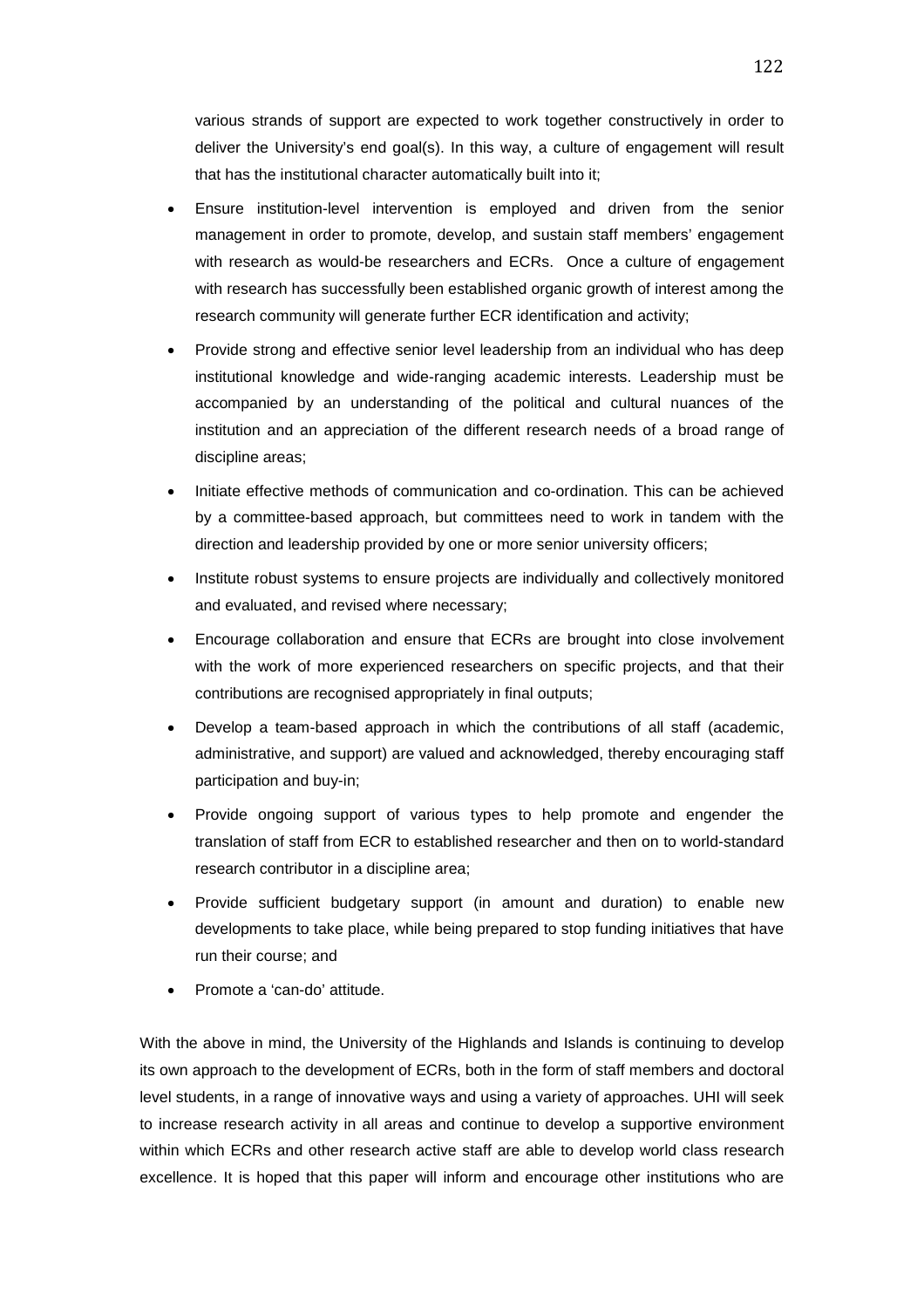engaging in the research journey, wherever they are located and whatever stage of the journey they have reached.

# **Notes**

- 1. Enhancement-led Institutional Review (ELIR) is the Quality Assurance Agency's quality review method for universities and other higher education institutions in Scotland. The main focus of ELIR is to consider an institution's strategic approach to enhancement, placing a particular emphasis on the arrangements for improving the student learning experience. ELIR also examines an institution's ability to secure the academic standards of its awards. ELIR is one component of the Quality Enhancement Framework (QEF), a radical approach to quality assurance and enhancement in higher education introduced in Scotland in 2003. [\(http://www.qaa.ac.uk/reviews-and-reports/how-we-review-higher](http://www.qaa.ac.uk/reviews-and-reports/how-we-review-higher-education/enhancement-led-institutional-review)[education/enhancement-led-institutional-review\)](http://www.qaa.ac.uk/reviews-and-reports/how-we-review-higher-education/enhancement-led-institutional-review).
- 2. Although the University of the Highlands and Islands is developing its own approach, it is drawing on the experience of the University of Strathclyde in its introduction of Vertically Integrated Projects [\(http://www.strath.ac.uk/viprojects/\)](http://www.strath.ac.uk/viprojects/), and the Student as Producer model at the University of Lincoln [\(http://studentasproducer.lincoln.ac.uk/\)](http://studentasproducer.lincoln.ac.uk/) as examples of the types of approach that can be taken to horizontal and vertically-integrated undergraduate programmes.
- 3. ECU's Athena SWAN Charter was established in 2005 to encourage and recognise commitment to advancing the careers of women in science, technology, engineering, maths and medicine (STEMM) employment in higher education and research. However, in May 2015 the charter was expanded to recognise work undertaken in arts, humanities, social sciences, business and law (AHSSBL), and in professional and support roles, and for trans staff and students. The charter now recognises work undertaken to address gender equality more broadly, and not just barriers to progression that affect women: [http://www.ecu.ac.uk/equality-charters/athena-swan/.](http://www.ecu.ac.uk/equality-charters/athena-swan/)

# **References**

ÅKERLIND, G.S., (2008). Growing and developing as a university researcher. *Higher Education*, **55**(2), pp. 241-254.

ARMSTRONG, P., Becoming and being a researcher: doing research as lifelong learning. *Paper presented at the SCUTREA annual conference*, University of East London, 2-5 July, 2001.

BAZELEY, P., (2003). Defining 'early career' in research. *Higher Education*, **45**(3), pp. 257- 279.

BOWDEN, J., GREEN, P., BARNACLE, R., CHERRY, N, and USHER, R., (2005). Academics' ways of understanding success in research activities. In: J. Bowden and P. Green, eds., *Doing developmental phenomenography*. Melbourne: RMIT University Press. pp.145-155.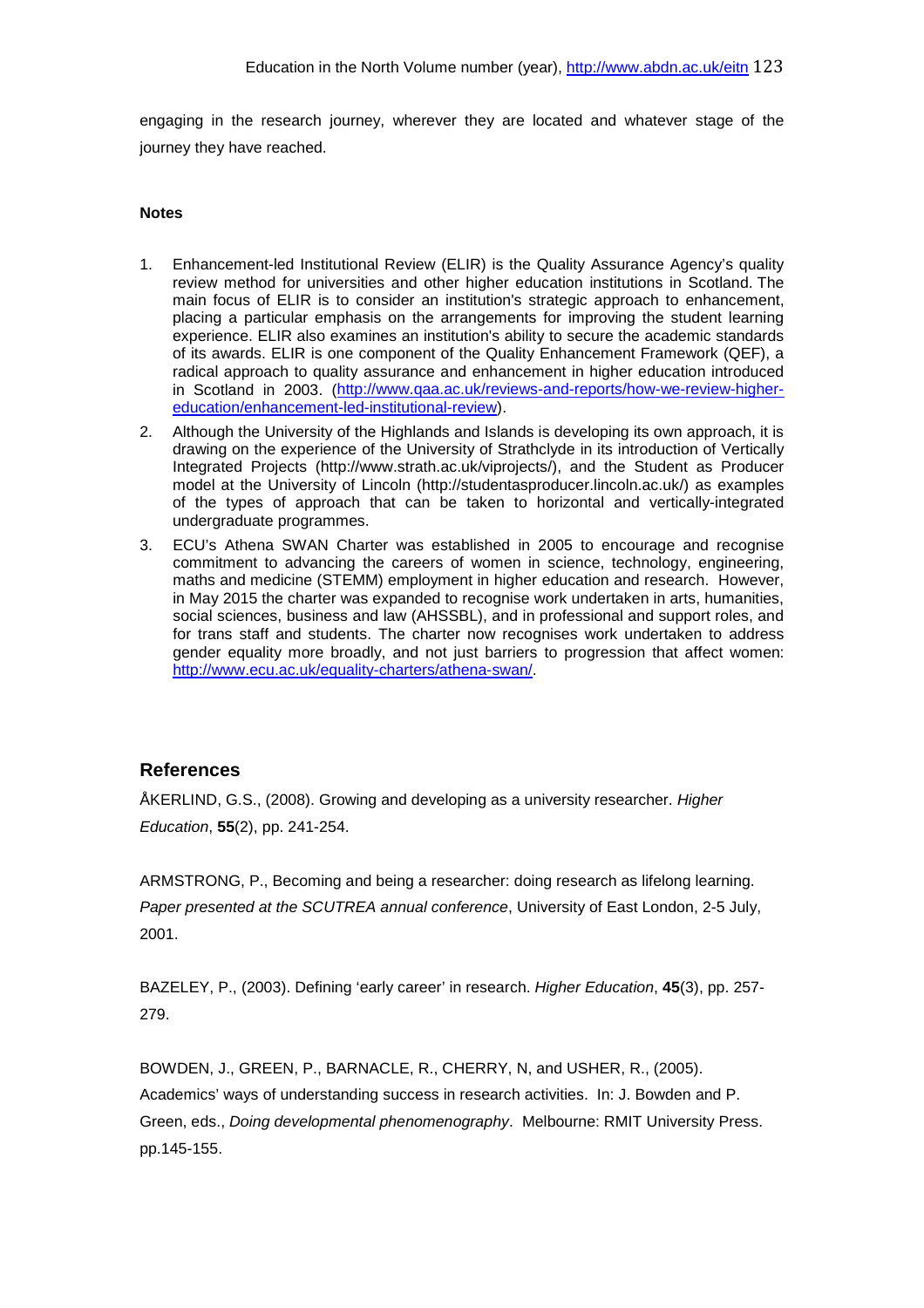BREW, A., (2001). Conceptions of research: a phenomenographic study. *Studies in Higher Education*, **26**(3), pp. 271-285.

BROTHERTON, B., (1998). Developing a culture and infrastructure to support researchrelated activity in further education institutions: a knowledge-based organisation perspective. *Research in Post-Compulsory Education*, **3**(3), pp. 311-328.

CANTWELL, B. and MATHIES, C.F., (2012). Expanding Research Capacity at United States Universities: a Study of Academic Research and Development Investment from 1990-2005. *Higher Education Quarterly,* **66**(3), pp.308-330.

CUNNINGHAM, J. and DONCASTER, K., (2002). Developing a Research Culture in the Further Education Sector: A case study of a work-based approach to staff development. *Journal of Further and Higher Education*, **26**(1), pp. 53-60.

DALTON, G.W., THOMPSON, P.H., and PRICE, R.L., (1977). The four stages of professional careers – A new look at performance by professionals. *Organizational Dynamics*, **6**(1), pp.19- 42.

EVANS, L., Is educational research(ing) a profession? Examining issues of professional status, professionalism and developmentalism. *Paper presented at the annual conference of the Society for Research into Higher Education*, Adelphi Hotel, Liverpool, 10th December, 2008.

EVANS, L., (2012). Leadership for Researcher Development: What Research Leaders Need to Know and Understand. *Educational Management Administration and Leadership,* **40**(4), pp. 423-435.

GARDINER, M., (1999). *Making a difference: Flinders University mentoring scheme for early career women researchers. Pilot Program Report.* Adelaide, South Australia: The Staff Development and Training Unit, The Flinders University. Available: [http://www.flinders.edu.au/staff-development-files/research/Full\\_report1999.pdf](http://www.flinders.edu.au/staff-development-files/research/Full_report1999.pdf) [Date Accessed: 1st May, 2016]

GORDON, G., (2005). The human dimensions of the research agenda: supporting the development of researchers throughout their life cycle. *Higher Education Quarterly,* **59**(1), pp. 40-55.

HILLS, G.J., and LINGARD, R., (2004). *UHI: The Making of a University*. Edinburgh:Dunedin Academic Press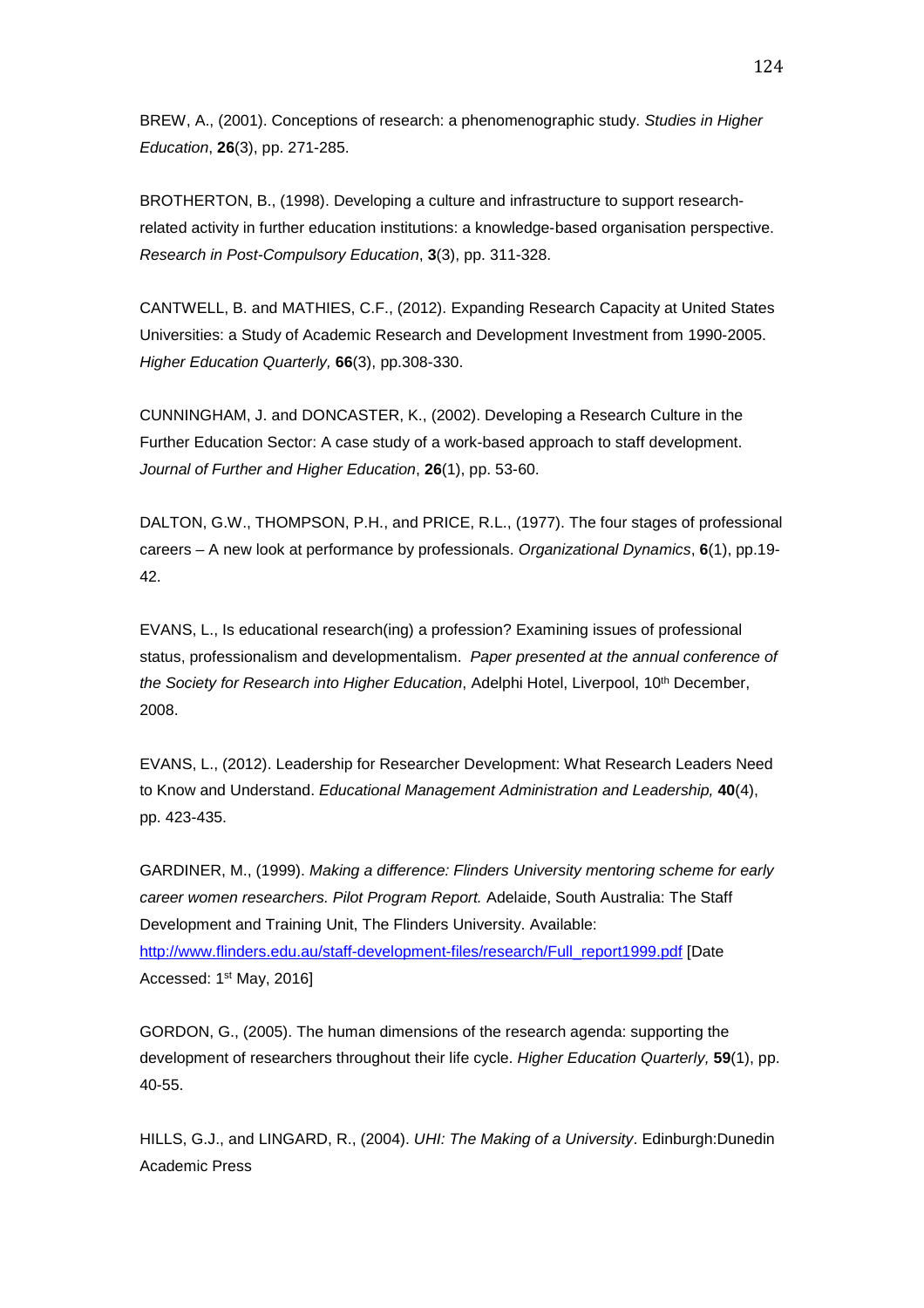HIGHLAND AND ISLANDS ENTERPRISE, (2014). *Highlands and Islands Area Profile, May 2014.* Inverness: Highlands and Islands Enterprise. Available: [http://www.hie.co.uk/common/handlers/download-document.ashx?id=cfe11a69-3365-400c-](http://www.hie.co.uk/common/handlers/download-document.ashx?id=cfe11a69-3365-400c-80ab-e6e1c9bce65c)[80ab-e6e1c9bce65c](http://www.hie.co.uk/common/handlers/download-document.ashx?id=cfe11a69-3365-400c-80ab-e6e1c9bce65c) [Date Accessed: 1st May, 2016]

INTERFACE, (2009). *Standard Innovation Vouchers*. Available: [http://www.interface](http://www.interface-online.org.uk/how-we-can-help/funding/standard-innovation-vouchers)[online.org.uk/how-we-can-help/funding/standard-innovation-vouchers.](http://www.interface-online.org.uk/how-we-can-help/funding/standard-innovation-vouchers) [Date Accessed: 1st May, 2016]

JPAAP, (2016). *Journal of Perspectives in Applied Academic Practice*. Available: [http://jpaap.napier.ac.uk/index.php/JPAAP/index.](http://jpaap.napier.ac.uk/index.php/JPAAP/index) [Date Accessed: 1<sup>st</sup> May, 2016]

JUMP, P., (2014). Research Excellence Framework (REF). Results and analysis/comment: *Times Higher Education,* 18-31 December, No. 2,183. Available: [https://www.timeshighereducation.com/news/ref-2014-results-table-of](https://www.timeshighereducation.com/news/ref-2014-results-table-of-excellence/2017590.article)[excellence/2017590.article.](https://www.timeshighereducation.com/news/ref-2014-results-table-of-excellence/2017590.article) [Date Accessed: 1<sup>st</sup> May, 2016]

KOLB, D.A., (1984). *Experiential Learning*. New Jersey: Prentice Hall.

LAUDEL, G. and GLÄSER, J., (2008). From apprentice to colleague: the metamorphosis of Early Career Researchers. *Higher Education*, **55**(3), pp. 387-406.

MCDONALD, J., (2003). The early career researcher development program: Learning how to become an active researcher – not just 'waiting in the wings'. *HERDSA News*, **25**(1),pp. 11- 13.

MCNIFF, J., (1988). *Action Research, Principles and Practice*. Abingdon: Routledge

PRATT, M., MARGARITIS, D., and COY, D., (1999). Developing a Research Culture in a University Faculty. *Journal of Higher Education Policy and Management*, **21**(1), pp.43-55.

RAE (2008) RAE 2008 Panels. Available: [http://www.rae.ac.uk/aboutus/panels.asp.](http://www.rae.ac.uk/aboutus/panels.as#p) [Date Accessed: 1st May, 2016]

Research Excellence Framework (REF). (2011), *Assessment Framework and Guidance on Submissions.* REF 02.2011. Available:

[http://www.ref.ac.uk/media/ref/content/pub/assessmentframeworkandguidanceonsubmissions](http://www.ref.ac.uk/media/ref/content/pub/assessmentframeworkandguidanceonsubmissions/GOS%20including%20addendum.pdf) [/GOS%20including%20addendum.pdf](http://www.ref.ac.uk/media/ref/content/pub/assessmentframeworkandguidanceonsubmissions/GOS%20including%20addendum.pdf) [Date Accessed: 1st May, 2016]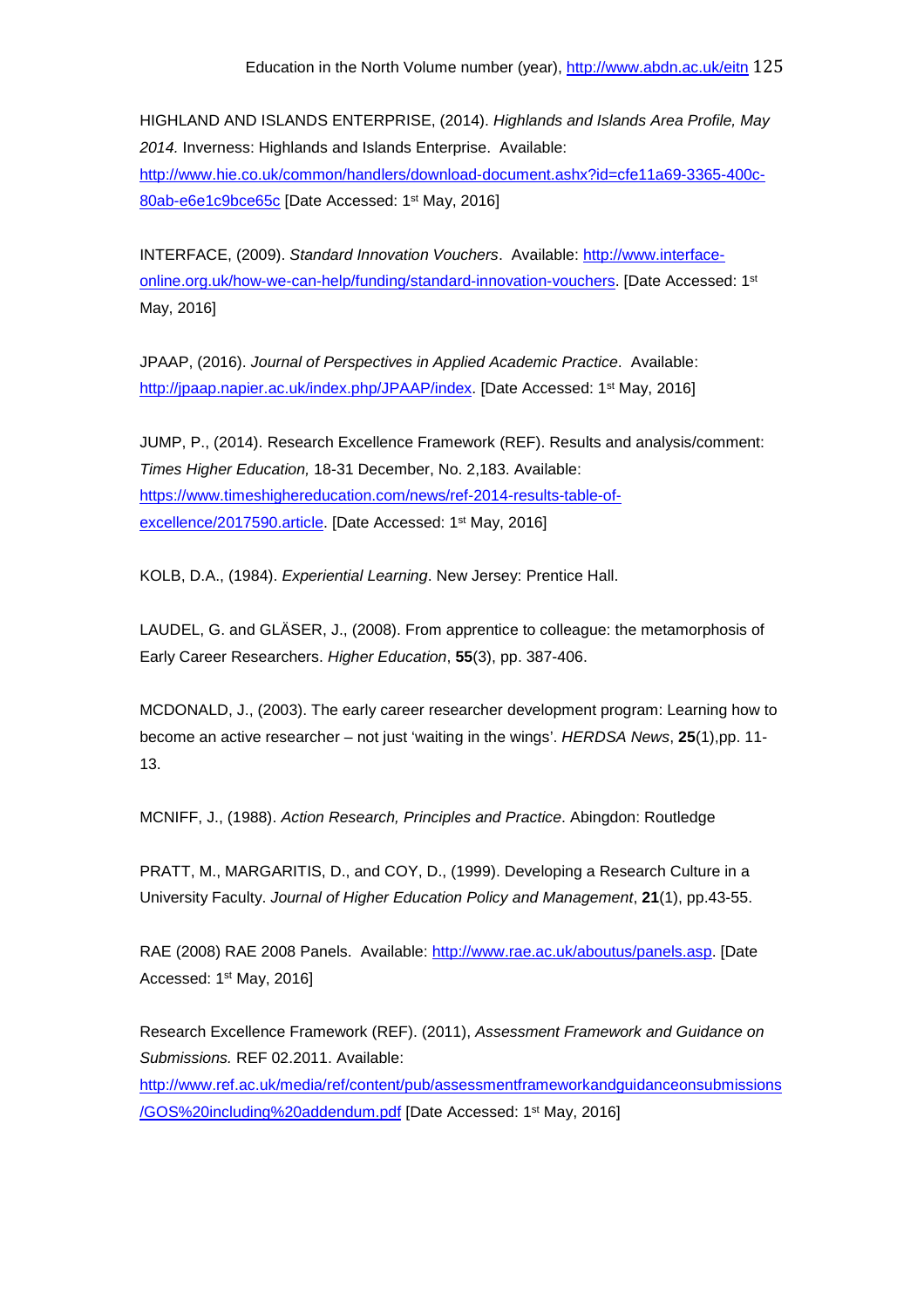Research Excellence Framework (REF). (2012), *Panel Criteria and Working Methods.* REF 01.2012. Available:

[http://www.ref.ac.uk/media/ref/content/pub/panelcriteriaandworkingmethods/01\\_12.pdf](http://www.ref.ac.uk/media/ref/content/pub/panelcriteriaandworkingmethods/01_12.pdf) [Date Accessed: 1st May, 2016]

Research Excellence Framework (REF). (2014 a), *Research Excellence Framework Guidance and Criteria.* Available: [http://www.ref.ac.uk/about/guidance/.](http://www.ref.ac.uk/about/guidance/) [Date Accessed: 1<sup>st</sup> May, 2016]

Research Excellence Framework (REF). (2014 b), Research Excellence Framework 2914: The Results. Available: [http://www.ref.ac.uk/media/ref/content/pub/REF%2001%202014%20-](http://www.ref.ac.uk/media/ref/content/pub/REF%2001%202014%20-%20full%20document.pdf) [%20full%20document.pdf.](http://www.ref.ac.uk/media/ref/content/pub/REF%2001%202014%20-%20full%20document.pdf) [Date Accessed: 1<sup>st</sup> May, 2016]

ROBERTS, S.G., (2002). *Set for Success: The supply of people with science, technology, engineering and mathematics skills.* London: HM Treasury.

SCOTTISH FUNDING COUNCIL, (undated). *Scottish Funding Council Funding*. Available: [http://www.sfc.ac.uk/funding/funding.aspx.](http://www.sfc.ac.uk/funding/funding.aspx) [Date Accessed: 1<sup>st</sup> May, 2016]

TYNAN, B.R. and GARBETT, D.L., (2007). Negotiating the university research culture: collaborative voices of new academics. *Higher Education Research and Development,* **26**(4), pp. 411-424.

UHI, (unpublished). *University Title Application, Annexes.*

UHI, (2010-2016) *Staff/Student Research Conference Registration records, and feedback data (2010, 2012, 2014 and 2016).*

UHI, (2014). *UHI Mentoring Scheme.* Available: [https://www.uhi.ac.uk/en/research](https://www.uhi.ac.uk/en/research-enterprise/staff-dev/mentoring#wysiwygTab-content-0)[enterprise/staff-dev/mentoring#wysiwygTab-content-0.](https://www.uhi.ac.uk/en/research-enterprise/staff-dev/mentoring#wysiwygTab-content-0) [Date Accessed: 1<sup>st</sup> May, 2016]

UHI, (2015). *rDAP Application, February 2015*.

UHI, (2016 a).*The University of the Highlands and Islands – about UHI*. Available: [https://www.uhi.ac.uk/en/about-uhi.](https://www.uhi.ac.uk/en/about-uhi) [Date Accessed: 1<sup>st</sup> May, 2016]

UHI, (2016 b). *The University of the Highlands and Islands – Research Enterprise.* Available: [https://www.uhi.ac.uk/en/research-enterprise/.](https://www.uhi.ac.uk/en/research-enterprise/) [Date Accessed: 1<sup>st</sup> May, 2016]